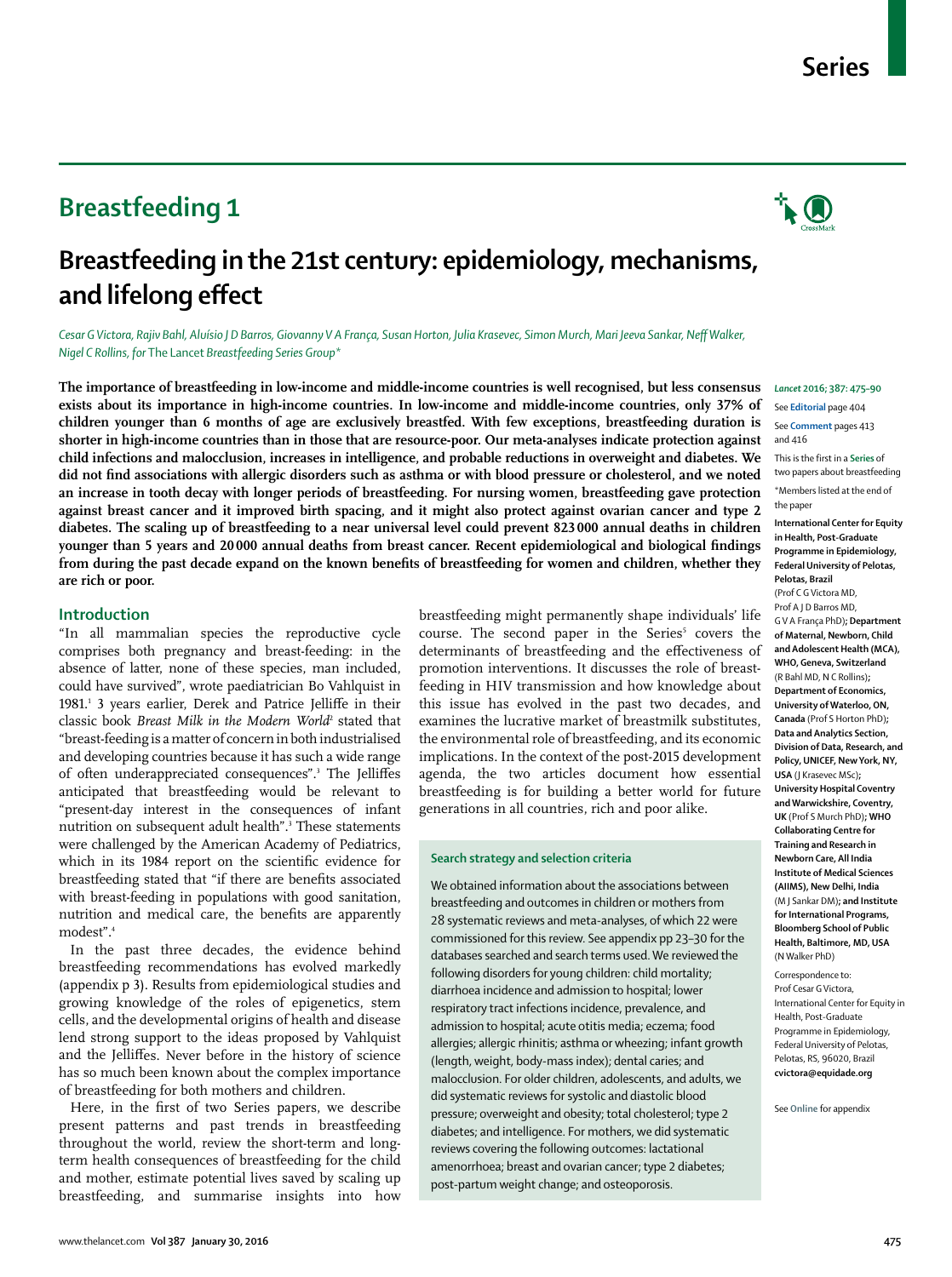For the **Demographic and Health Surveys** see http://www. measuredhs.com/aboutsurveys/ dhs/start.cfm

For the **Multiple Indicator Cluster Surveys** see http://mics. unicef.org/surveys

## **Key messages**

- Children who are breastfed for longer periods have lower infectious morbidity and mortality, fewer dental malocclusions, and higher intelligence than do those who are breastfed for shorter periods, or not breastfed. This inequality persists until later in life. Growing evidence also suggests that breastfeeding might protect against overweight and diabetes later in life.
- Breastfeeding benefits mothers. It can prevent breast cancer, improve birth spacing, and might reduce a woman's risk of diabetes and ovarian cancer.
- High-income countries have shorter breastfeeding duration than do low-income and middle-income countries. However, even in low-income and middle-income countries, only 37% of infants younger than 6 months are exclusively breastfed.
- The scaling up of breastfeeding can prevent an estimated 823 000 child deaths and 20 000 breast cancer deaths every year.
- Findings from studies done with modern biological techniques suggest novel mechanisms that characterise breastmilk as a personalised medicine for infants.
- Breastfeeding promotion is important in both rich and poor countries alike, and might contribute to achievement of the forthcoming Sustainable Development Goals.

# **Breastfeeding indicators and data sources for this review**

WHO has defined the following indicators for the study of feeding practices of infants and young children:<sup>6</sup> early initiation of breastfeeding (proportion of children born in the past 24 months who were put to the breast within an hour of birth); exclusive breastfeeding under 6 months (proportion of infants aged 0–5 months who are fed exclusively with breastmilk. This indicator is based on the diets of infants younger than 6 months during the 24 h before the survey [to avoid recall bias], not on the proportion who are exclusively breastfed for the full 6-month period); continued breastfeeding at 1 year (proportion of children aged 12–15 months who are fed breastmilk); and continued breastfeeding at 2 years (proportion of children aged 20–23 months who are fed breastmilk).

Because few high-income countries report on the aforementioned indicators, we calculated additional indicators to allow global comparisons: ever breastfed (infants reported to have been breastfed, even if for a short period); breastfed at 6 months (in high-income countries, the proportion of infants who were breastfed from birth to 6 months or older; in low-income and middle-income countries [LMICs] with standardised surveys, the proportion of infants aged 4–7 months [median age of 6 months] who are breastfed); and breastfed at 12 months (in high-income countries, the proportion of children breastfed for 12 months or longer;

in LMICs, the proportion of children aged 10–13 months [median age of 12 months] who are breastfed).

For this review, we used the last three, additional indicators for comparisons between high-income countries and LMICs only. Otherwise, we reported on the standard international indicators (appendix p 4).

For LMICs, we reanalysed national surveys done since 1993, including Demographic and Health Surveys, Multiple Indicator Cluster Surveys, and others (appendix pp 5–12). Nearly all surveys had response rates higher than 90% and used standardised questionnaires and indicators.

For all high-income countries with 50 000 or more annual births, we did systematic reviews of published studies and the grey literature and contacted local researchers or public health practitioners when data from a particular country were not available or when there was ambiguity (appendix pp 13–17). Information about breastfeeding from national samples was not available from many countries. Although 27 out of 35 countries had some information about breastfeeding at a national level, response rates were often in the 50–70% range, indicators were rarely standardised, and recall periods tended to be long. We used administrative or other data when surveys were not available. If necessary, we estimated the proportion of infants breastfed at 12 months on the basis of information available for breastfeeding at 6 months and vice versa. We calculated time trends using multilevel linear regression models (hierarchical mixed models) that take into account that two or more surveys were included in the analyses for each country. We explored departures from linearity with fractional polynomial regression models.7 In all analyses, we weighted country data by their populations of children younger than 2 years of age (see appendix pp 18–22 for statistical methods).

We did systematic searches of the published literature, and, when possible, meta-analyses for outcomes postulated to be associated with breastfeeding (appendix pp 23–30). These systematic reviews and meta-analyses were specially commissioned by WHO to provide background information for this Series.

We used the Lives Saved Tool $s$  to predict how many deaths of children younger than 5 years would be prevented if breastfeeding patterns as of 2013 were scaled up in the 75 countries that are part of the Countdown to 2015 effort,<sup>9</sup> which account for more than 95% of all such deaths worldwide. We assumed that 95% of children younger than 1 month and 90% of those younger than 6 months would be exclusively breastfed, and that 90% of those aged 6–23 months would be partly breastfed. We applied the relative risks for the protection against all infectious causes of death obtained from our new meta-analyses<sup>10</sup> to all infectious causes of death in children younger than 2 years, and also to the 15% of deaths caused by complications of prematurity that occur after the first week of life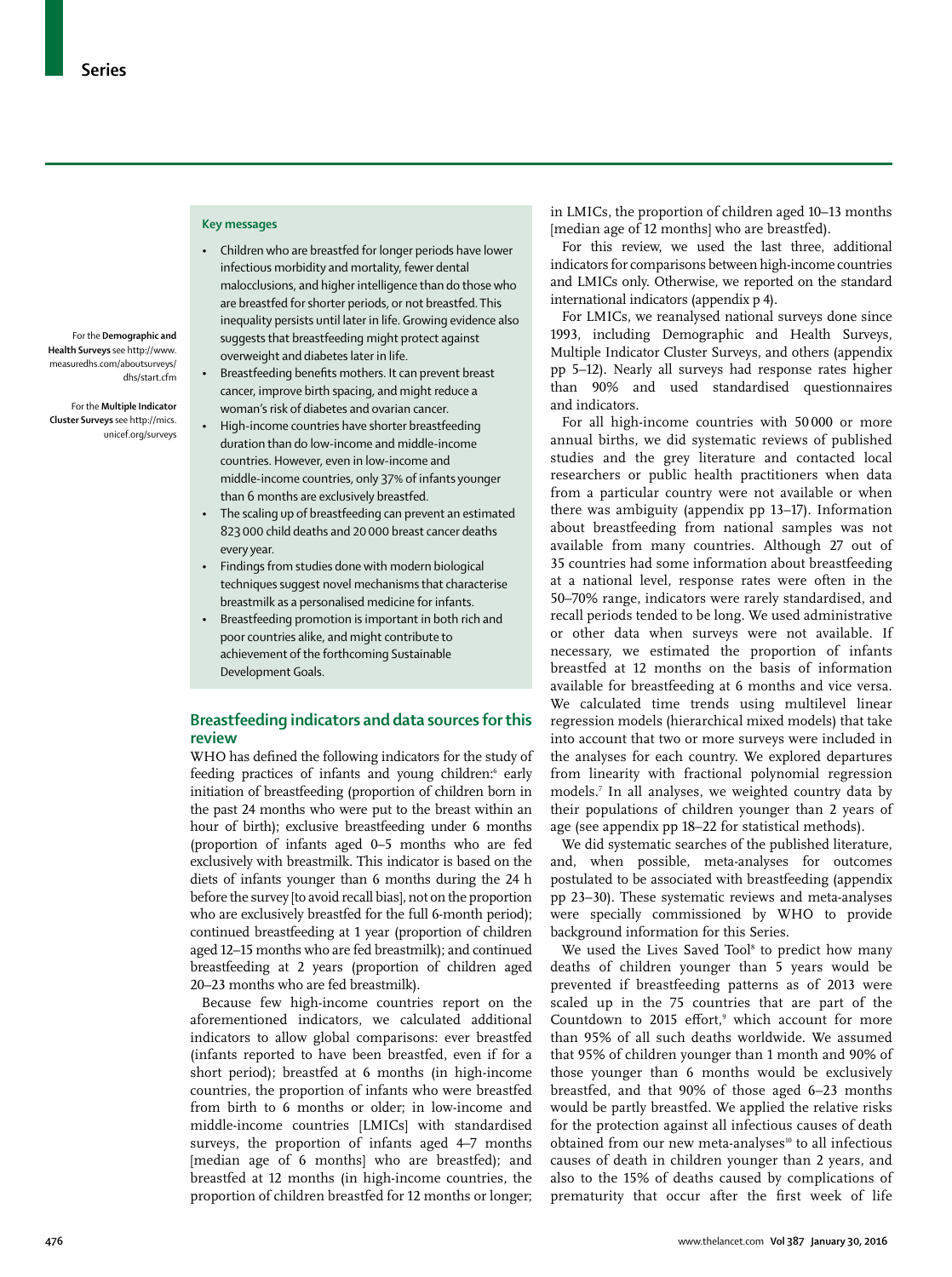

*Figure 1:* **Global distribution of breastfeeding at 12 months** Data are from 153 countries between 1995 and 2013.

(appendix pp 31–36). We also estimated the potential number of deaths from breast cancer that could have been prevented by extending the duration of breastfeeding (appendix pp 37–38).

#### **Epidemiology: levels and trends**

We obtained complete information about 127 of the 139 LMICs (appendix pp 5–12), accounting for 99% of children from such countries. For high-income countries, we obtained data for 37 of 75 countries, but for several countries, only a subset of the indicators were available (appendix pp 13–17): these data should, therefore, be interpreted with caution.

Globally, the prevalence of breastfeeding at 12 months is highest in sub-Saharan Africa, south Asia, and parts of Latin America (figure 1). In most high-income countries, the prevalence is lower than 20% (appendix pp 13–17). We noted important differences—eg, between the UK (<1%) and the USA (27%), and between Norway (35%) and Sweden (16%).

We assessed breastfeeding indicators according to country income groups (figure 2). Information about early initiation or exclusive or continued breastfeeding at 2 years was not available for most high-income countries. We noted a strong inverse correlation (Pearson's *r*=-0·84; p<0·0001; appendix p 39) between breastfeeding at 6 months and log gross domestic product per person; our regression analyses showed that for each doubling in the gross domestic product per head, breastfeeding prevalence at 12 months decreased by ten percentage points.

Most mothers in all country groups started breastfeeding; only three countries (France, Spain, and the USA) had rates below 80% for ever breastfeeding. However, early



*Figure 2:* **Breastfeeding indicators by country income group in 2010**

Data are from national surveys that used standard indicators, and were weighted by national populations of children under 2 years. Data for up to 153 countries.

initiation was low in all settings, as was exclusive breastfeeding (figure 2). Breastfeeding at 12 months was widespread in low-income and lower-middle-income settings, but uncommon elsewhere.

Except for early initiation, prevalence of all indicators decreased with increasing national wealth. Low-income countries had a high prevalence of breastfeeding at all ages, but the rates of initiation and exclusive breastfeeding are unsatisfactory even in these countries.

Surprisingly, most national level breastfeeding indicators were not strongly correlated (appendix p 39). We found only a moderate correlation (Pearson's *r*=0·54) between exclusive and continued breastfeeding at 1 year in LMICs. Although the prevalence of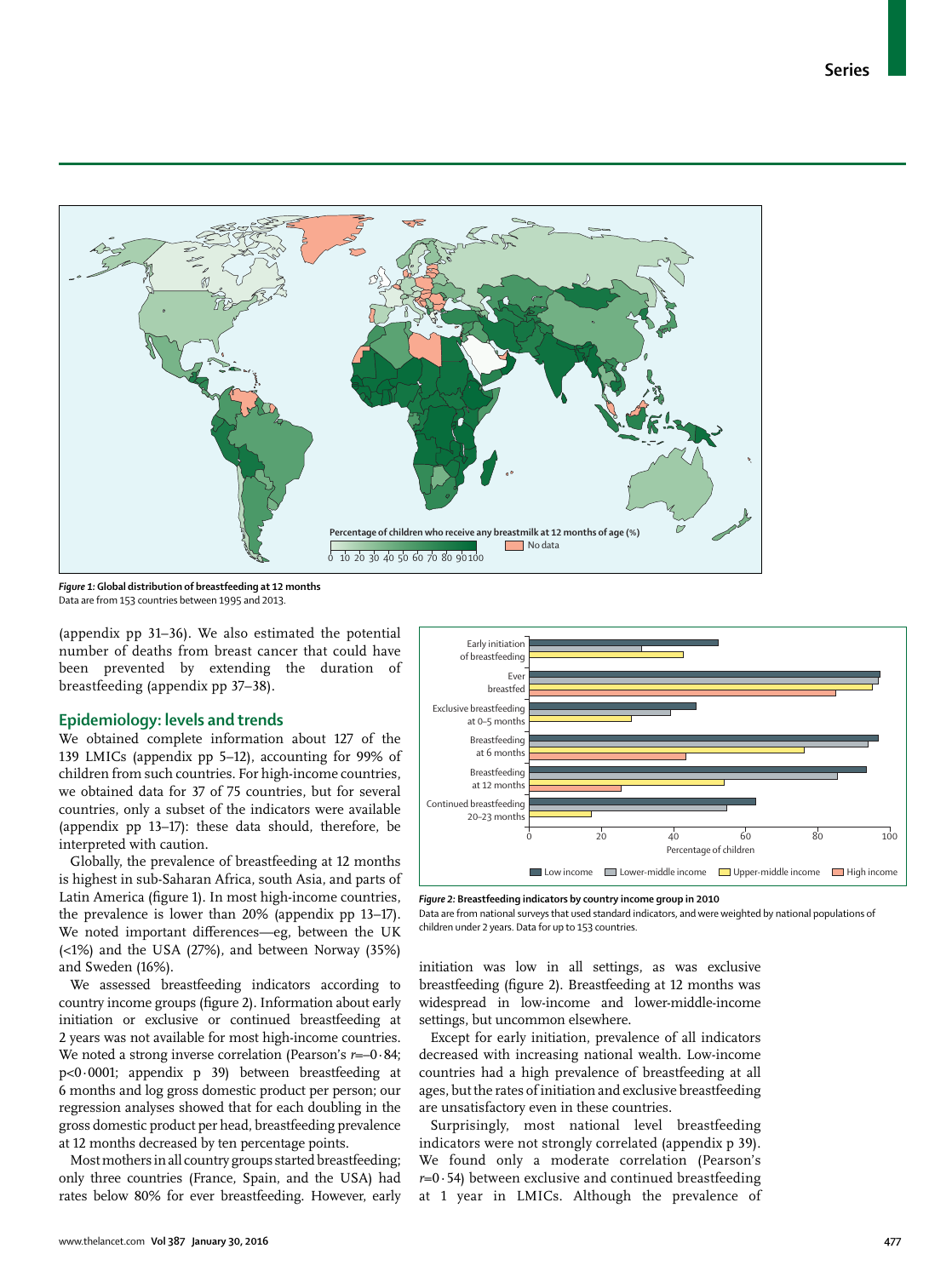

*Figure 3:* **The relation between exclusive breastfeeding at 0–5 months and continued breastfeeding at 12–15 months, by region** Datapoints are countries (values from the most recent survey from 117 countries, 2000–13) and are coloured according to their region. The shaded ellipses include at least 80% of the points in each region.

continued breastfeeding was high throughout west and central Africa, rates of exclusive breastfeeding varied widely (figure 3). Countries from eastern and southern Africa tended to have on average lower rates of continued breastfeeding but higher rates of exclusive breastfeeding than did those in west Africa. In Latin America and the Caribbean, and in central and eastern Europe and the Commonwealth of Independent States, both indicators tended to be lower than in Africa. South Asian countries had high rates of both indicators whereas countries in the Middle East and north Africa had lower rates. Countries from east Asia and the Pacific region had moderate to high prevalence of both indicators.

In children younger than 6 months in LMICs, 36·3 million (63%) were not exclusively breastfed at the time of the most recent national survey. The corresponding percentages were 53% in low-income countries, 61% in lower-middle-income countries, and 63% in upper-middle-income countries. In children aged 6–23 months in LMICs, 64·8 million (37%) were not receiving any breastmilk at the time of the most recent national survey, with corresponding rates of 18% in low-income, 34% in lower-middle-income, and 55% in upper-middle-income countries. 101·1 million children in LMICs were not breastfed according to international recommendations.

In most LMICs, data were available from several surveys over time, making it possible to explore time trends both at the national level and for children in the poorest and richest 20% of families. Our analyses were restricted to surveys for which breakdown of breastfeeding indicators by wealth quintiles was possible (214 surveys for exclusive and 217 for continued breastfeeding; appendix pp 18–22), accounting for 83% of the total 2010 population of children younger than 2 years of age in LMICs. We reported linear trends because there was no evidence of departures from linearity. Exclusive breastfeeding rates increased slightly from  $24.9\%$  in 1993 to  $35.7\%$  in 2013 (figure 4). In the richest 20% of families, the increase was much steeper, whereas the poorest 20% followed the general trend. Continued breastfeeding at 1 year (12–15 months) dropped slightly at the global level (from 76·0% to 73·3%), partly due to a decline among the poorest 20% in each country (figure 4).

#### **Epidemiology: within-country inequalities**

We analysed 98 surveys from LMICs to investigate within-country inequalities according to wealth quintile (appendix p 40). Wealth-related inequalities in exclusive breastfeeding were small but disparities in continued breastfeeding rates were consistent: poorer people tend to breastfeed for longer than their richer counterparts in all country groupings, but especially in middle-income countries. Similar results based on 33 countries have been reported elsewhere.<sup>11</sup>

Our review of studies from high-income countries showed that high-income, better-educated women breastfeed more commonly than do those in low-income groups with fewer years of formal education.12–20 Breastfeeding initiation in the USA was more common in mothers with lower education up until the 1960s, but the social gradient has since reversed.<sup>4</sup>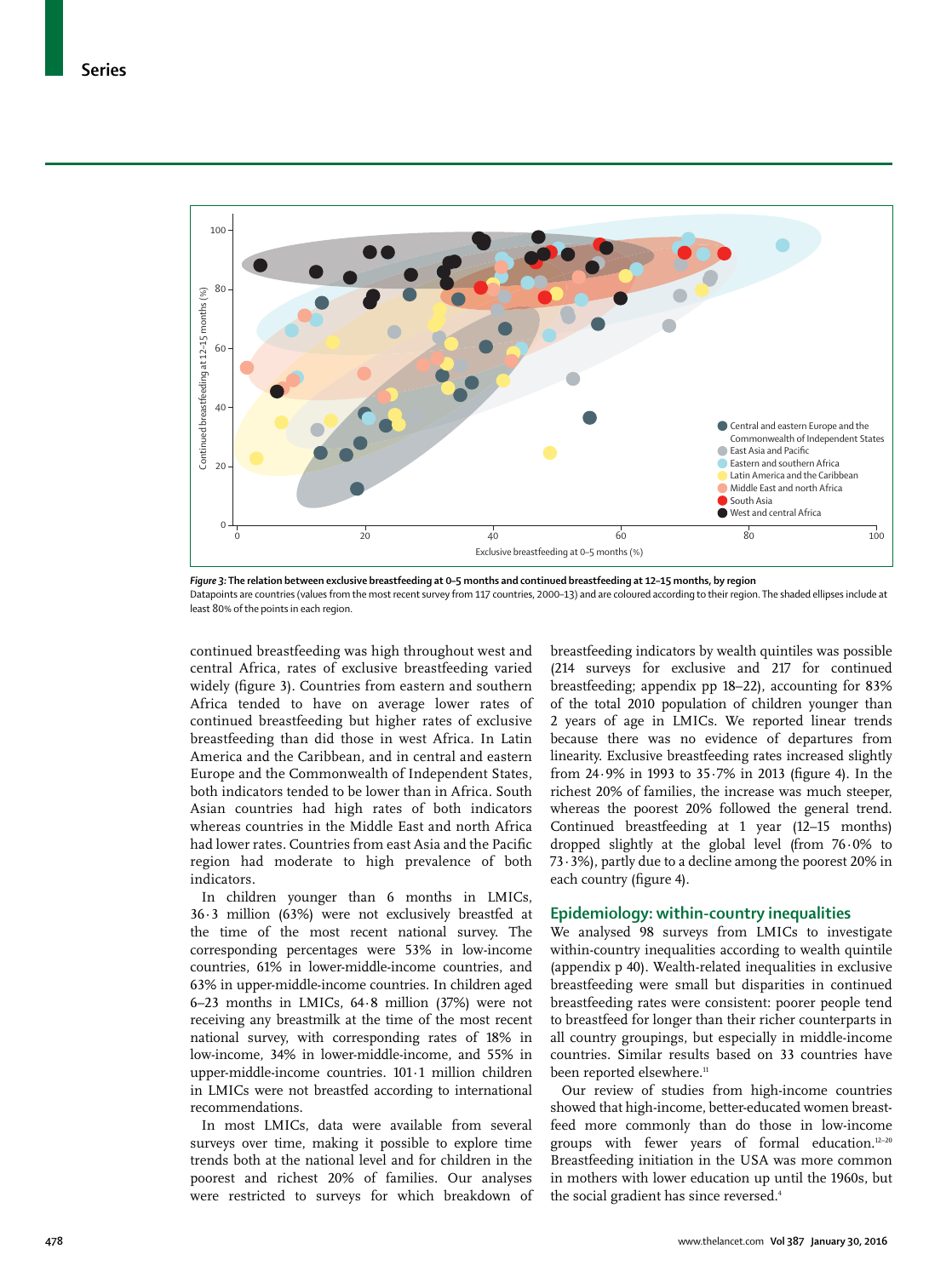Breastfeeding is one of few positive health-related behaviours in LMICs that is less frequent in rich people, both between and within countries. The low rates of continued breastfeeding in richer families raises the possibility that poorer mothers will move towards breastmilk substitutes as their income increases, a concern that is reinforced by decreasing rates in poor populations.

# **Short-term effects in children: mortality and morbidity**

The results of 28 meta-analyses on the associations between breastfeeding and outcomes in the children and mothers, of which 22 were commissioned for this Series, are summarised in the table. Because studies varied with regard to their feeding classifications, for several outcomes we compared longer versus shorter breastfeeding durations (eg, never *vs* ever breastfed, breastfed for less or more than a given number of months, and for a few outcomes longer *vs* shorter durations of exclusive breastfeeding). We tested for heterogeneity due to the type of breastfeeding categorisation, and in its absence we pooled the different studies. We described the results of randomised trials on how breastfeeding promotion affects health, nutrition, or developmental outcomes, but not of trials in which the endpoint was restricted to breastfeeding indicators; these are reviewed in the second article in the Series.<sup>5</sup>

Only three studies in LMICs provide information about mortality according to exclusive, predominant, partial, or no breastfeeding in the first 6 months of life (table). A strong protective effect was evident, with exclusively breastfed infants having only 12% of the risk of death compared with those who were not breastfed.10 Another three studies in LMICs showed that infants younger than 6 months who were not breastfed had 3·5-times (boys) and 4·1-times (girls) increases in mortality compared with those who received any breastmilk, and that that protection decreased with age.33 These results are lent support by studies of children aged 6–23 months, in whom any breastfeeding was associated with a 50% reduction in deaths (table).

Breastfeeding might also protect against deaths in high-income countries. A meta-analysis of six high-quality studies showed that ever breastfeeding was associated with a 36% (95% CI 19–49) reduction in sudden infant deaths.34 Another meta-analysis of four randomised controlled trials showed a 58% (4–82) decrease in necrotising enterocolitis,<sup>34</sup> a disorder with high case-fatality in all settings.<sup>35</sup>

In terms of child morbidity, overwhelming evidence exists from 66 different analyses, mostly from LMICs and including three randomised controlled trials, that breastfeeding protects against diarrhoea and respiratory infections (table).<sup>21</sup> About half of all diarrhoea episodes and a third of respiratory infections would be avoided by breastfeeding. Protection against hospital admissions



Figure 4: National and wealth quintile-specific time trends in exclusive and continued breastfeeding, **1993–2013**

Data are weighted by national populations of children younger than 2 years at the time of the survey. Analyses restricted to 66 countries with information about household wealth.

due to these disorders is even greater: breastfeeding could prevent 72% of admissions for diarrhoea and 57% of those for respiratory infections. We discuss the risks associated with breastmilk substitutes in terms of biological and chemical contamination in appendix p 41.

Our reviews suggest important protection against otitis media in children younger than 2 years of age, mostly from high-income settings, but inconclusive findings for older children (table).<sup>22</sup> We saw no clear evidence of protection against allergic disorders: no association with eczema or food allergies and some evidence of protection against allergic rhinitis in children younger than 5 years.<sup>23</sup> When we analysed the 29 studies of asthma, we noted statistically significant evidence of a 9% (95% CI 2–15) reduction in asthma with breastfeeding, but effects were smaller and non-significant when we restricted analyses to the 16 studies with tighter control of confounding (a reduction of 5% [−6 to 15]) or to the 13 cohort studies (6% reduction [−11 to 20]).

On the basis of 49 studies done mostly in LMICs, our analyses of oral health outcomes (table) showed that breastfeeding was associated with a 68% reduction (95% CI 60-75) in malocclusions.<sup>26</sup> Most studies were restricted to young children with deciduous teeth, but malocclusion in this age group is a risk factor for malocclusion in permanent (adult) teeth.<sup>36,37</sup> However, breastfeeding for longer than 12 months and nocturnal feeding were associated with 2–3-times increases in dental caries in deciduous teeth, possibly due to inadequate oral hygiene after feeding.25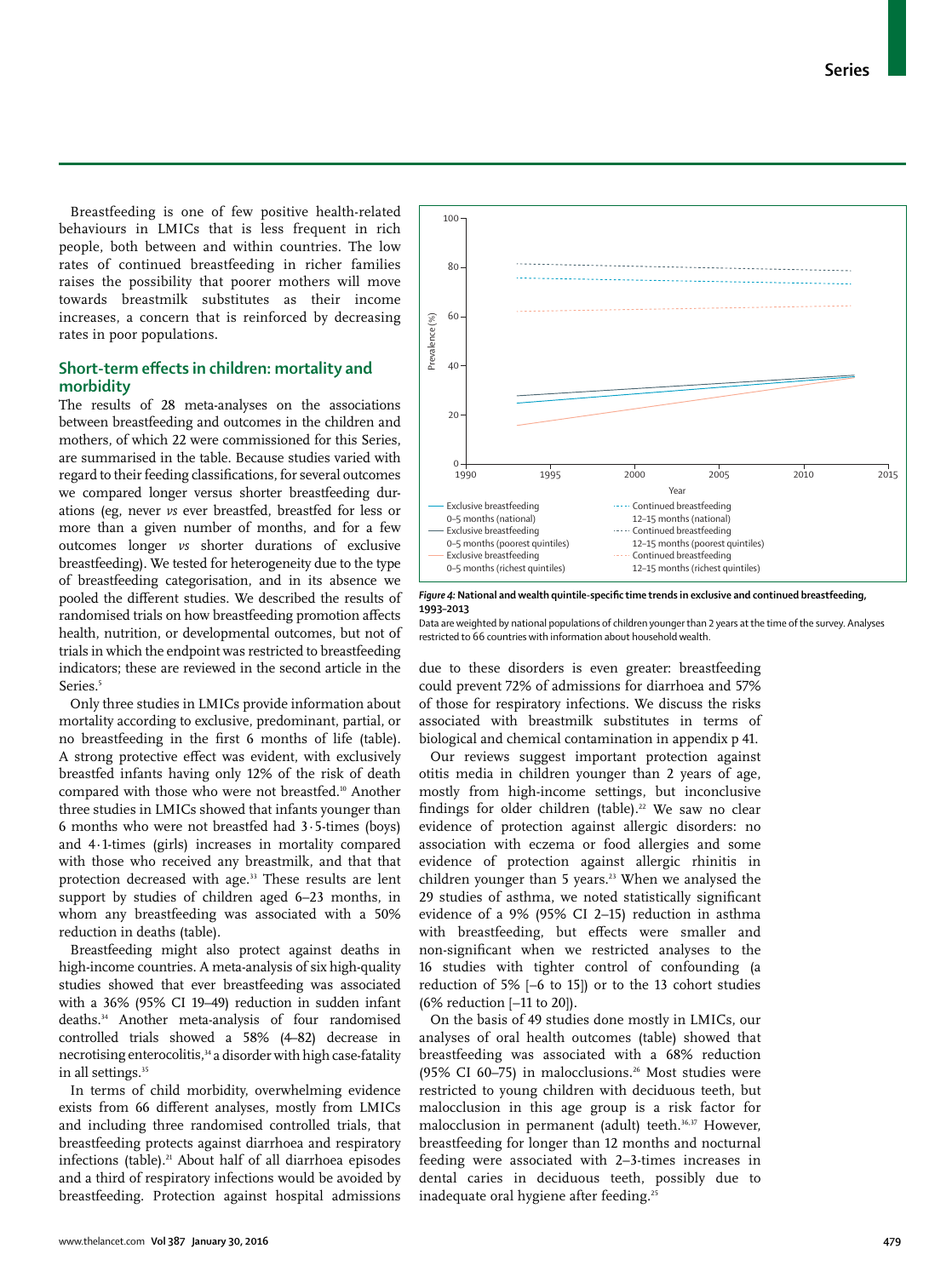|                                                                                | Outcome                                                         | <b>Types of</b><br>comparison<br>(breastfeeding<br>categories)                                                                                                          | <b>Studies</b><br>(n) | Age range of<br>outcome | Pooled effect<br>(95% CI)  | Confounding and effect<br>modification                                                                                                                                                                                                                                                                                                   | Other biases                                                                                                                                                                                               | <b>Conclusions</b>                                                                                                                                                                                                             |  |
|--------------------------------------------------------------------------------|-----------------------------------------------------------------|-------------------------------------------------------------------------------------------------------------------------------------------------------------------------|-----------------------|-------------------------|----------------------------|------------------------------------------------------------------------------------------------------------------------------------------------------------------------------------------------------------------------------------------------------------------------------------------------------------------------------------------|------------------------------------------------------------------------------------------------------------------------------------------------------------------------------------------------------------|--------------------------------------------------------------------------------------------------------------------------------------------------------------------------------------------------------------------------------|--|
| Effects on children, adolescents, or adults according to breastfeeding pattern |                                                                 |                                                                                                                                                                         |                       |                         |                            |                                                                                                                                                                                                                                                                                                                                          |                                                                                                                                                                                                            |                                                                                                                                                                                                                                |  |
| Sankar et al<br>$(2015)^{10}$                                                  | Mortality due to<br>infectious diseases                         | Exclusive versus<br>predominant                                                                                                                                         | 3                     | <6 months               | OR 0-59<br>$(0.41 - 0.85)$ | All studies from LMICs, where<br>confounding by SEP would<br>probably underestimate the<br>effect of breastfeeding.<br>Confounder-adjusted studies<br>showed similar effects                                                                                                                                                             | Studies that avoided<br>reverse causation<br>(breastfeeding stopped<br>because of illness) showed<br>similar effects. No evidence<br>of publication bias but very<br>few studies available                 | Consistent evidence of<br>major protection. Few<br>studies used the four<br>breastfeeding categories<br>in young infants, but<br>evidence from other<br>studies comparing any<br>versus no breastfeeding<br>is very consistent |  |
| Sankar et al<br>$(2015)^{10}$                                                  | Mortality due to<br>infectious diseases                         | Exclusive versus<br>partial                                                                                                                                             | 3                     | <6 months               | OR 0-22<br>$(0.14 - 0.34)$ | See above                                                                                                                                                                                                                                                                                                                                | See above                                                                                                                                                                                                  | See above                                                                                                                                                                                                                      |  |
| Sankar et al<br>$(2015)^{10}$                                                  | Mortality due to<br>infectious diseases                         | Exclusive versus<br>none                                                                                                                                                | 2                     | <6 months               | OR 0-12<br>$(0.04 - 0.31)$ | See above                                                                                                                                                                                                                                                                                                                                | See above                                                                                                                                                                                                  | See above                                                                                                                                                                                                                      |  |
| Sankar et al<br>$(2015)^{10}$                                                  | Mortality due to<br>infectious diseases                         | Any versus none                                                                                                                                                         | 9                     | 6-23 months             | OR 0-48<br>$(0.38 - 0.60)$ | See above                                                                                                                                                                                                                                                                                                                                | See above                                                                                                                                                                                                  | See above                                                                                                                                                                                                                      |  |
| Horta et al<br>$(2013)^{21}$                                                   | Diarrhoea<br>incidence                                          | More versus less<br>breastfeeding (eq,<br>exclusive vs<br>non-exclusive;<br>predominant vs<br>partial; partial vs<br>none; any<br>breastfeeding vs no<br>breastfeeding) | 15                    | <5 years                | RR 0.69<br>$(0.58 - 0.82)$ | Most studies were from<br>LMICs, where confounding<br>would probably<br>underestimate an effect.<br>Confounder-adjusted<br>studies showed similar<br>effects. Three RCTs of<br>breastfeeding promotion<br>(not included in the meta-<br>analysis) showed protection<br>against diarrhoea morbidity<br>(pooled OR 0.69<br>$[0.49 - 0.96]$ | Few studies that allowed<br>for reverse causation also<br>showed protection.<br>Publication bias is unlikely<br>to explain the findings<br>because results from large<br>and small studies were<br>similar | Strong evidence of<br>major protection<br>against diarrhoea<br>morbidity and<br>admissions to hospital,<br>particularly in young<br>infants, based on a large<br>number of studies                                             |  |
| Horta et al<br>$(2013)^{21}$                                                   | Diarrhoea<br>incidence                                          | See above                                                                                                                                                               | 23                    | <6 months               | RR 0-37<br>$(0.27 - 0.50)$ | See above                                                                                                                                                                                                                                                                                                                                | See above                                                                                                                                                                                                  | See above                                                                                                                                                                                                                      |  |
| Horta et al<br>$(2013)^{21}$                                                   | Diarrhoea<br>incidence                                          | See above                                                                                                                                                               | 11                    | 6 months to<br>5 years  | RR 0-46<br>$(0.28 - 0.78)$ | See above                                                                                                                                                                                                                                                                                                                                | See above                                                                                                                                                                                                  | See above                                                                                                                                                                                                                      |  |
| Horta et al<br>$(2013)^{21}$                                                   | Admission to<br>hospital for<br>diarrhoea                       | See above                                                                                                                                                               | $\overline{9}$        | <5 years                | RR 0-28<br>$(0.16 - 0.50)$ | See above                                                                                                                                                                                                                                                                                                                                | See above                                                                                                                                                                                                  | See above                                                                                                                                                                                                                      |  |
| Horta et al<br>$(2013)^{21}$                                                   | Lower respiratory<br>infections<br>(incidence or<br>prevalence) | See above                                                                                                                                                               | 16                    | <2 years                | RR 0-68<br>$(0.60 - 0.77)$ | Most studies were from<br>LMICs, where confounding<br>would probably<br>underestimate the effect of<br>breastfeeding. Confounder-<br>adjusted studies showed<br>similar effects                                                                                                                                                          | Studies that avoided<br>reverse causation showed<br>similar effects. No evidence<br>of publication bias                                                                                                    | Strong evidence of a<br>reduction in severe<br>respiratory infections in<br>breastfed children,<br>based on a large number<br>of studies                                                                                       |  |
| Horta et al<br>$(2013)^{21}$                                                   | Admissions to<br>hospitals for<br>respiratory<br>infections     | See above                                                                                                                                                               | 17                    | <2 years                | RR 0-43<br>$(0.33 - 0.55)$ | The only available RCT<br>showed an RR of 0.85<br>(0.57-1.27), a non-significant<br>reduction in admissions to<br>hospital                                                                                                                                                                                                               | See above                                                                                                                                                                                                  | See above                                                                                                                                                                                                                      |  |
|                                                                                |                                                                 |                                                                                                                                                                         |                       |                         |                            |                                                                                                                                                                                                                                                                                                                                          |                                                                                                                                                                                                            | (Table continues on next page)                                                                                                                                                                                                 |  |

Information about breastfeeding and child growth was derived from 17 studies, including 15 randomised controlled trials, mostly from middle-income countries.<sup>24</sup> Attained weight and length at about 6 months did not differ, but there was a small reduction (*Z* score −0·06 [95% CI  $-0.12$  to  $0.00$ ]) in body-mass index (BMI) or bodyweight for length in children whose mothers received the breastfeeding promotion intervention compared with those whose mothers did not receive the promotion intervention (table).

# Long-term effects in children: obesity, **non-communicable diseases, and intelligence**

We updated existing meta-analyses<sup>38</sup> on the associations between breastfeeding and outcomes related to noncommunicable diseases (table). Most studies are from high-income settings. Based on all 113 studies identified, longer periods of breastfeeding were associated with a 26% reduction (95% CI 22–30) in the odds of overweight or obesity.<sup>27</sup> The effect was consistent across income classifications. The only breastfeeding promotion trial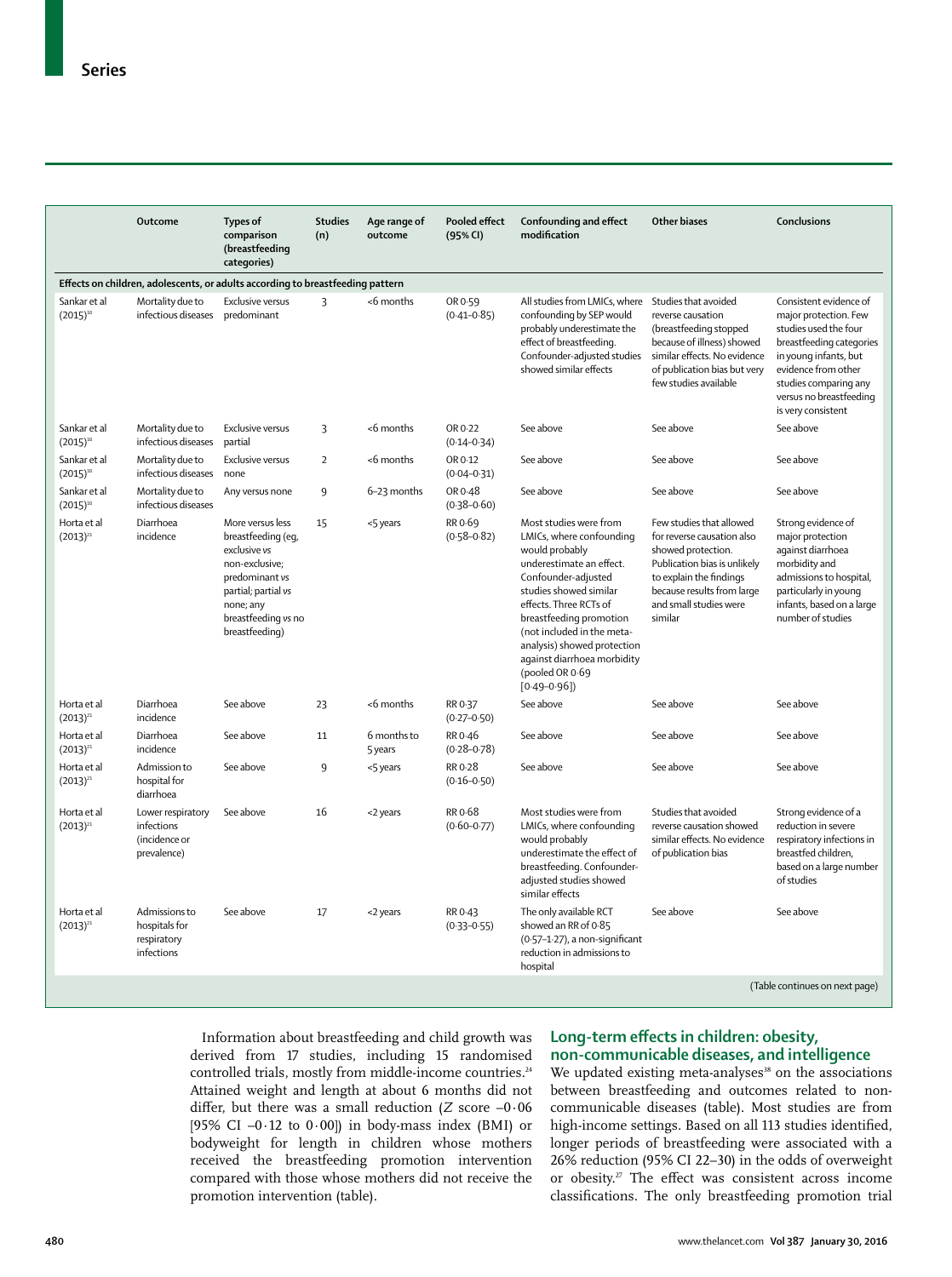|                                | Outcome                        | Types of<br>comparison<br>(breastfeeding<br>categories)                                                                                                                                                              | <b>Studies</b><br>(n) | Age range of<br>outcome | Pooled effect<br>(95% CI)  | Confounding and effect<br>modification                                                                                                                                                                                                                                                                         | Other biases                                                                                           | <b>Conclusions</b>                                                                                                                                                                                                              |
|--------------------------------|--------------------------------|----------------------------------------------------------------------------------------------------------------------------------------------------------------------------------------------------------------------|-----------------------|-------------------------|----------------------------|----------------------------------------------------------------------------------------------------------------------------------------------------------------------------------------------------------------------------------------------------------------------------------------------------------------|--------------------------------------------------------------------------------------------------------|---------------------------------------------------------------------------------------------------------------------------------------------------------------------------------------------------------------------------------|
|                                | (Continued from previous page) |                                                                                                                                                                                                                      |                       |                         |                            |                                                                                                                                                                                                                                                                                                                |                                                                                                        |                                                                                                                                                                                                                                 |
| Bowatte et al<br>$(2015)^{22}$ | Acute otitis media             | More versus less<br>breastfeeding (ever<br>vs never; exclusive<br>breastfeeding at<br>6 months vs not<br>exclusive<br>breastfeeding at<br>6 months; any<br>breastfeeding for<br>$\geq$ 3-4 months vs<br><3-4 months) | 11                    | $\leq$ 2 years          | OR 0.67<br>$(0.62 - 0.72)$ |                                                                                                                                                                                                                                                                                                                | Egger's test for small study<br>effects showed weak<br>evidence for publication<br>bias ( $p=0.360$ )  | Consistent evidence of<br>reduction in acute otitis<br>media during the first<br>2 years of life associated<br>with longer durations of<br>breastfeeding, based on<br>11 studies. No evidence<br>of protection after<br>2 years |
| Bowatte et al<br>$(2015)^{22}$ | Acute otitis media             | See above                                                                                                                                                                                                            | 5                     | >2 years                | OR 1.21<br>$(0.60 - 2.45)$ | Most studies were done in<br>HICs. Several studies did not<br>adjust for important<br>confounders                                                                                                                                                                                                              | High heterogeneity<br>$(I^2=84\%)$ among the five<br>studies of children older<br>than 2 years         | See above                                                                                                                                                                                                                       |
| Lodge et al<br>$(2015)^{23}$   | Eczema                         | More versus less<br>breastfeeding (ever<br>vs never; exclusive<br>breastfeeding at<br>6 months vs not<br>exclusive<br>breastfeeding at<br>6 months; any<br>breastfeeding for<br>$\geq$ 3-4 months vs<br><3-4 months) | 17                    | $\leq$ 2 years          | OR 0.95<br>$(0.85 - 1.07)$ | About a third of the studies<br>were from LMICs, and results<br>are similar to those from<br>HICs. Few studies in young<br>children account for reverse<br>causation. Several studies did<br>not adjust for essential<br>confounders                                                                           | Some evidence of<br>publication bias, with<br>smaller pooled effect sizes<br>in larger studies         | No evidence of an<br>association between<br>breastfeeding and<br>eczema                                                                                                                                                         |
| Lodge et al<br>$(2015)^{23}$   | Ezcema                         | See above                                                                                                                                                                                                            | 20                    | >2 years                | OR 1.09<br>$(0.99 - 1.20)$ | See above                                                                                                                                                                                                                                                                                                      | See above                                                                                              | See above                                                                                                                                                                                                                       |
| Lodge et al<br>$(2015)^{23}$   | Food allergies                 | See above                                                                                                                                                                                                            | 10                    | $\leq$ 5 years          | OR 1.07<br>$(0.90 - 1.26)$ | See above                                                                                                                                                                                                                                                                                                      | The ten studies on food<br>allergy in children ≤5 years<br>were highly heterogeneous<br>$(I^2 = 88\%)$ | No evidence of an<br>association between<br>breastfeeding and food<br>allergies                                                                                                                                                 |
| Lodge et al<br>$(2015)^{23}$   | Food allergies                 | See above                                                                                                                                                                                                            | 4                     | >5 years                | OR 1.08<br>$(0.73 - 1.26)$ | See above                                                                                                                                                                                                                                                                                                      | See above                                                                                              | See above                                                                                                                                                                                                                       |
| Lodge et al<br>$(2015)^{23}$   | Allergic rhinitis              | See above                                                                                                                                                                                                            | 5                     | $\leq$ 5 years          | OR 0.79<br>$(0.63 - 0.98)$ | See above                                                                                                                                                                                                                                                                                                      | See above                                                                                              | Possible protection<br>against allergic rhinitis<br>in children <5 years,<br>based on only five<br>studies                                                                                                                      |
| Lodge et al<br>$(2015)^{23}$   | Allergic rhinitis              | See above                                                                                                                                                                                                            | 9                     | >5 years                | OR 1.05<br>$(0.99 - 1.12)$ | See above                                                                                                                                                                                                                                                                                                      | See above                                                                                              | No evidence for those<br>older than 5 years                                                                                                                                                                                     |
| Lodge et al<br>$(2015)^{23}$   | Asthma or<br>wheezing          | See above                                                                                                                                                                                                            | 29                    | 5-18 years              | OR 0-91<br>$(0.85 - 0.98)$ | The protective effect of<br>asthma was smaller and not<br>significant in 16 studies with<br>thorough control for<br>confounders (OR 0.95<br>$[0.85 - 1.06]$ ) and in the<br>13 cohort studies (OR 0-94<br>$[0.80 - 1.11]$ ). There were too<br>few studies to estimate<br>association with asthma<br>in adults | See above                                                                                              | Inconclusive evidence<br>for the association<br>between breastfeeding<br>and the risk of asthma<br>or wheezing                                                                                                                  |
|                                |                                |                                                                                                                                                                                                                      |                       |                         |                            |                                                                                                                                                                                                                                                                                                                |                                                                                                        | (Table continues on next page)                                                                                                                                                                                                  |

that reported on this outcome did not detect an association; in this trial, the investigators reported important early differences between intervention and comparison groups in terms of exclusive breastfeeding, but at 12 months of age only 19% of children in the intervention group and 11% of children in the comparison group were breastfed.<sup>39,40</sup> A 2005 meta-analysis<sup>41</sup> of breastfeeding and mean BMI included 36 articles of which 11 included adjustment for socioeconomic status, maternal smoking, and maternal BMI; their pooled effect did not suggest an association with breastfeeding. In our review,<sup>27</sup> 23 high-quality studies with sample sizes of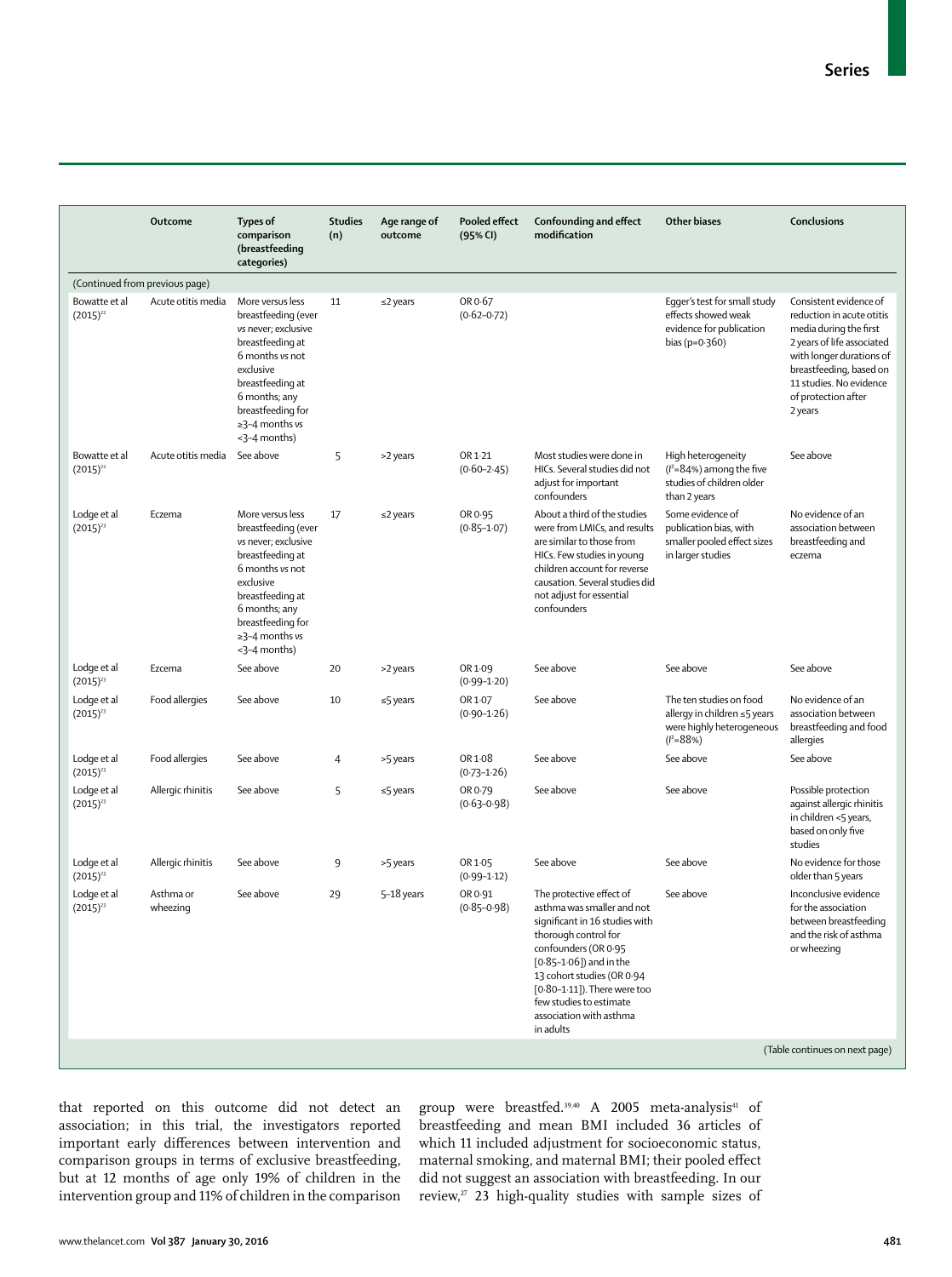|                                  | Outcome                     | Types of<br>comparison<br>(breastfeeding<br>categories)                                                                                                                    | <b>Studies</b><br>(n) | Age range of<br>outcome                       | Pooled effect<br>(95% CI)                      | Confounding and effect<br>modification                                                                                                                                                                                                                                                          | Other biases                                                                                                                                                              | Conclusions                                                                                                                          |
|----------------------------------|-----------------------------|----------------------------------------------------------------------------------------------------------------------------------------------------------------------------|-----------------------|-----------------------------------------------|------------------------------------------------|-------------------------------------------------------------------------------------------------------------------------------------------------------------------------------------------------------------------------------------------------------------------------------------------------|---------------------------------------------------------------------------------------------------------------------------------------------------------------------------|--------------------------------------------------------------------------------------------------------------------------------------|
| (Continued from previous page)   |                             |                                                                                                                                                                            |                       |                                               |                                                |                                                                                                                                                                                                                                                                                                 |                                                                                                                                                                           |                                                                                                                                      |
| Giugliani et al<br>$(2015)^{24}$ | Length                      | Randomised trials<br>or quasi-<br>experiments<br>comparing children<br>receiving<br>breastfeeding<br>promotion<br>interventions with<br>control children                   | 17                    | About 6 months Z score 0.03<br>$(range 3-24)$ | $(-0.02 \text{ to } 0.08)$                     | Most studies are from<br>middle-income countries.<br>Confounding is unlikely<br>because 15 of the 17 studies<br>were randomised trials.<br>Analyses were by intent to<br>treat, so that low compliance<br>with breastfeeding<br>promotion might<br>underestimate the<br>magnitude of the effect | Evidence of publication bias<br>for BMI, with small studies<br>showing larger reductions                                                                                  | No evidence of an effect<br>on breastfeeding<br>promotion on length at<br>6 months of age                                            |
| Giugliani et al<br>$(2015)^{24}$ | Weight                      | See above                                                                                                                                                                  | 16                    | See above                                     | Z scores 0.03<br>$(-0.06 \text{ to } 0.12)$    | See above                                                                                                                                                                                                                                                                                       | See above                                                                                                                                                                 | No evidence of an effect<br>on breastfeeding<br>promotion on weight at<br>6 months of age                                            |
| Giugliani et al<br>$(2015)^{24}$ | BMI or weight for<br>length | See above                                                                                                                                                                  | 11                    | See above                                     | Z scores $-0.06$<br>$(-0.12 \text{ to } 0.00)$ | See above                                                                                                                                                                                                                                                                                       | See above                                                                                                                                                                 | Some evidence<br>supporting a reduction<br>in BMI or weight for<br>length                                                            |
| Tham et al<br>$(2015)^{25}$      | Dental caries               | Breastfeeding<br>>12 months versus<br>≤12 months                                                                                                                           | $\overline{4}$        | <6 years                                      | OR 2.69<br>$(1.28 - 5.64)$                     | Most studies did not control<br>for the introduction of sugary<br>foods and drinks. Most<br>studies were from HICs,<br>where high SEP would be<br>expected to negatively<br>confound the association                                                                                            | Publication biases veer<br>toward studies that show<br>an association between<br>breastfeeding beyond<br>12 months or on demand<br>and dental caries                      | Consistent evidence<br>that breastfeeding<br>>12 months has<br>detrimental effects on<br>deciduous teeth                             |
| Tham et al<br>$(2015)^{25}$      | Dental caries               | Breastfeeding on<br>demand or<br>nocturnal feeding<br>versus not (in<br>breastfed children)                                                                                | 6                     | <6 years                                      | OR 2-90<br>$(2.33 - 3.60)$                     | See above                                                                                                                                                                                                                                                                                       | See above                                                                                                                                                                 | Consistent evidence<br>that breastfeeding on<br>demand has detrimental<br>effects on deciduous<br>teeth                              |
| Peres et al<br>$(2015)^{26}$     | Malocclusion                | Never versus ever<br>breastfeeding;<br>longer versus<br>shorter duration of<br>exclusive<br>breastfeeding; or<br>longer versus<br>shorter duration of<br>any breastfeeding | 41                    | Childhood,<br>adolescence,<br>and adulthood   | OR 0-32<br>$(0.25 - 0.40)$                     | 80% of the studies were from Some evidence of<br>LMICs. Because<br>malocclusions are not<br>associated with SEP or any<br>other known determinant of<br>breastfeeding patterns, it is<br>unlikely that these results are<br>affected by confounding                                             | publication bias but the<br>association was also<br>present in the larger and<br>better designed studies                                                                  | Consistent evidence of a<br>major, two-thirds<br>reduction in<br>malocclusions in<br>deciduous teeth in<br>breastfed individuals     |
| Horta et al<br>$(2015)^{27}$     | Systolic blood<br>pressure  | Never versus ever<br>breastfed; or longer<br>versus shorter<br>breastfed duration                                                                                          | 43                    | Childhood,<br>adolescence and<br>adulthood    | $-0.80$ mm Hq<br>$(-1.17)$ to<br>$-0.43$       | Three-quarters of the studies<br>were from LMICs. Evidence of<br>residual confounding as<br>effect in studies from HIC but<br>not in those from LMICs                                                                                                                                           | Evidence of publication bias<br>in systolic blood pressure<br>studies                                                                                                     | No evidence of a<br>reduction in blood<br>pressure associated with<br>breastfeeding                                                  |
| Horta et al<br>$(2015)^{27}$     | Diastolic blood<br>pressure | Never versus ever<br>breastfed; or longer<br>versus shorter<br>breastfeeding<br>duration                                                                                   | 38                    | Childhood,<br>adolescence,<br>and adulthood   | $-0.24$ mm Hq<br>$(-0.50 \text{ to } 0.02)$    | See above                                                                                                                                                                                                                                                                                       | Evidence of publication<br>bias in diastolic blood<br>pressure studies                                                                                                    | See above                                                                                                                            |
| Horta et al<br>$(2015)^{27}$     | Overweight or<br>obesity    | Never versus ever<br>breastfed; longer<br>versus shorter<br>duration of<br>exclusive<br>breastfeeding; or<br>longer versus<br>shorter duration of<br>any breastfeeding     | 113                   | Childhood,<br>adolescence,<br>and adulthood   | OR 0-74<br>$(0.70 - 0.78)$                     | In HICs, residual confounding<br>by SEP is a possibility;<br>however, the effect size was<br>similar in studies from LMICs<br>(a third of all studies).<br>23 high-quality studies<br>showed a smaller pooled<br>reduction of 13%<br>(95% CI 6-19)                                              | Some evidence of<br>publication bias with larger<br>effects in small studies, but<br>even large and well<br>controlled studies showed a<br>20% reduction in<br>prevalence | Suggestive evidence of<br>protection, including<br>high-quality studies and<br>those from low-income<br>or middle-income<br>settings |
|                                  |                             |                                                                                                                                                                            |                       |                                               |                                                |                                                                                                                                                                                                                                                                                                 |                                                                                                                                                                           | (Table continues on next page)                                                                                                       |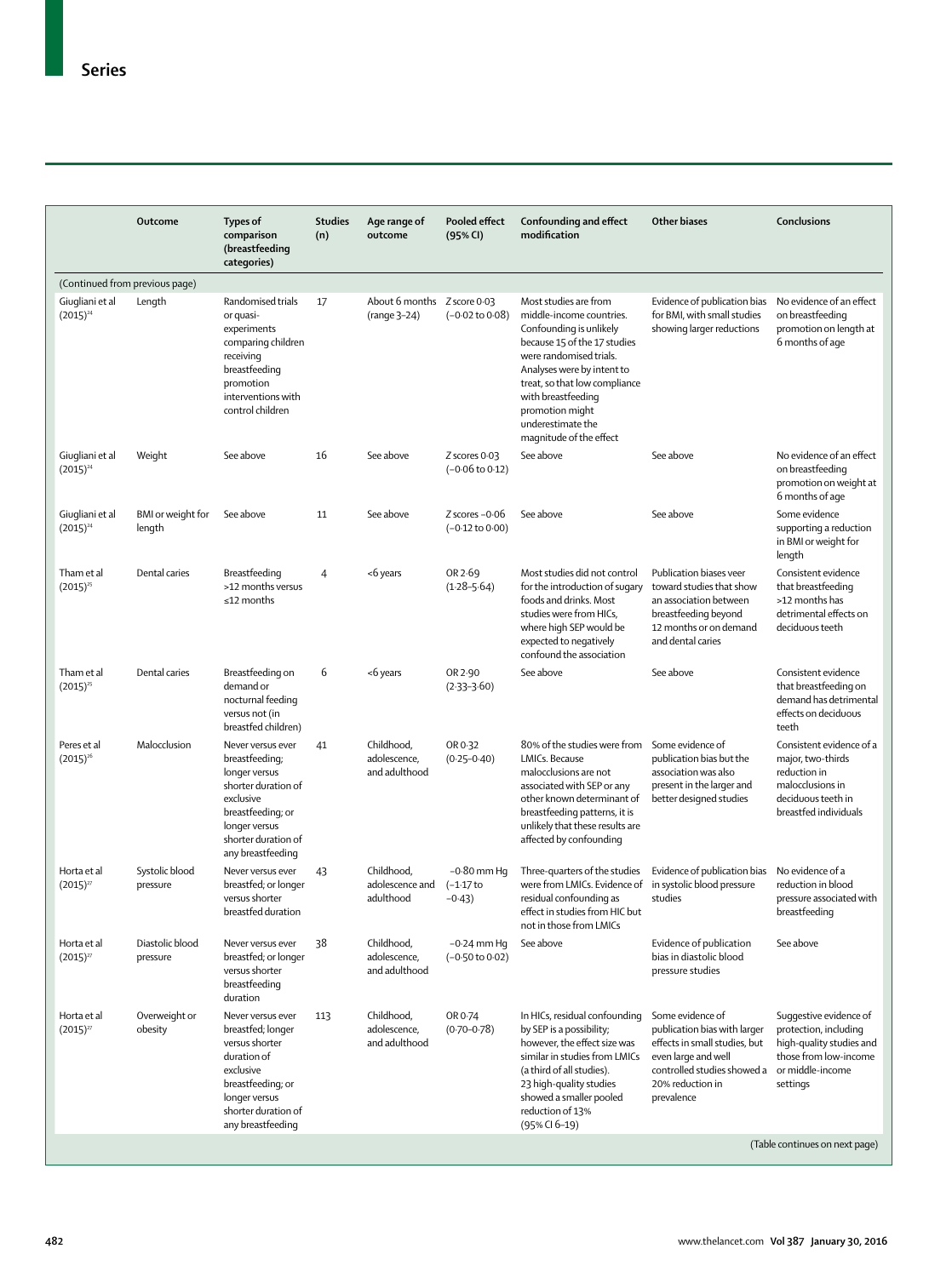|                                                 | Outcome                        | Types of<br>comparison<br>(breastfeeding<br>categories)                                                                                                                | <b>Studies</b><br>(n) | Age range of<br>outcome                     | Pooled effect<br>(95% CI)                    | Confounding and effect<br>modification                                                                                                                                                                                                                                                                                                                                                                                            | <b>Other biases</b>                                                                                                                                                                                                             | <b>Conclusions</b>                                                                                                                                                                                           |
|-------------------------------------------------|--------------------------------|------------------------------------------------------------------------------------------------------------------------------------------------------------------------|-----------------------|---------------------------------------------|----------------------------------------------|-----------------------------------------------------------------------------------------------------------------------------------------------------------------------------------------------------------------------------------------------------------------------------------------------------------------------------------------------------------------------------------------------------------------------------------|---------------------------------------------------------------------------------------------------------------------------------------------------------------------------------------------------------------------------------|--------------------------------------------------------------------------------------------------------------------------------------------------------------------------------------------------------------|
| (Continued from previous page)                  |                                |                                                                                                                                                                        |                       |                                             |                                              |                                                                                                                                                                                                                                                                                                                                                                                                                                   |                                                                                                                                                                                                                                 |                                                                                                                                                                                                              |
| Horta et al<br>$(2015)^{27}$                    | Total cholesterol              | Never versus ever<br>breastfed; or longer<br>versus shorter<br>breastfeeding<br>duration                                                                               | 46                    | Childhood,<br>adolescence,<br>and adulthood | $-0.01$ mmol/L<br>$(-0.05 \text{ to } 0.02)$ | No evidence of heterogeneity<br>with nearly all studies<br>showing small effects.<br>Three-quarters of the studies<br>were from HICs                                                                                                                                                                                                                                                                                              | No evidence of an<br>association                                                                                                                                                                                                | No evidence of an<br>association                                                                                                                                                                             |
| Horta et al<br>$(2015)^{27}$                    | Type 2 diabetes                | Never versus ever<br>breastfed; longer<br>versus shorter<br>duration of<br>exclusive<br>breastfeeding; or<br>longer versus<br>shorter duration of<br>any breastfeeding | 11                    | Childhood,<br>adolescence.<br>and adulthood | OR 0.65<br>$(0.49 - 0.86)$                   | Only two of 11 studies were<br>from LMICs; these studies<br>showed 14% reduction;<br>residual confounding might<br>have affected HIC studies                                                                                                                                                                                                                                                                                      | Few available studies; no<br>evidence of publication bias                                                                                                                                                                       | Restricted evidence of<br>protection, based on<br>11 studies                                                                                                                                                 |
| Horta et al<br>$(2015)^{28}$                    | Intelligence                   | Never versus ever<br>breastfed; or longer<br>versus shorter<br>breastfeeding<br>duration                                                                               | 16                    | Childhood,<br>adolescence,<br>and adulthood | IQ points: 3-44<br>$(2.30 - 4.58)$           | In HICs (14 of the 16 studies),<br>residual confounding by SEP<br>was a possibility; however,<br>the effect was also present in<br>two studies from LMICs. One<br>high-quality RCT showed a<br>statistically significant<br>increase in IQ of more than<br>7 points                                                                                                                                                               | Some evidence of<br>publication bias with larger<br>effects in small studies, but<br>even large studies showed<br>an effect. Nine studies with<br>adjustment for maternal IQ<br>showed difference of<br>2.62 points (1.25-3.98) | Consistent effect of<br>about 3 IQ points in<br>observational studies;<br>also present a large RCT<br>on this topic                                                                                          |
|                                                 | Effects on women who breastfed |                                                                                                                                                                        |                       |                                             |                                              |                                                                                                                                                                                                                                                                                                                                                                                                                                   |                                                                                                                                                                                                                                 |                                                                                                                                                                                                              |
| Chowdhury et al Lactational<br>$(2015)^{29}$    | amenorrhoea                    | Highest versus<br>lowest duration of<br>breastfeeding                                                                                                                  | 13                    | Women (<1 year<br>post partum)              | RR 1-17<br>$(1.04 - 1.32)$                   | Most studies were from<br>LMICs. Residual confounding<br>unlikely. Strongest effects<br>when exclusive or<br>predominant breastfeeding<br>are compared with partial<br>(RR 1.21) or no breastfeeding<br>(RR 1.23)                                                                                                                                                                                                                 | No evidence of publication<br>bias                                                                                                                                                                                              | Consistent effect on<br>prolonging lactational<br>amenorrhoea, especially<br>for exclusive or<br>predominant<br>breastfeeding                                                                                |
| Chowdhury et al Breast cancer<br>$(2015)^{29}$  |                                | Highest versus<br>lowest duration of<br>breastfeeding                                                                                                                  | 76                    | Adult women                                 | OR 0-81<br>$(0.77 - 0.86)$                   | Three-quarters of the studies<br>were from HICs. Parity<br>reduces the risk of breast<br>cancer and is also associated<br>with greater lifetime<br>breastfeeding duration. Most<br>studies did not adjust<br>appropriately for parity and<br>therefore tended to<br>exaggerate effect size. A<br>thoroughly adjusted pooled<br>analysis of 47 studies shows<br>an OR of 0.96 for each<br>12 months of breastfeeding <sup>30</sup> | Some evidence of<br>publication bias but the<br>association was also<br>present in the larger and<br>better designed studies                                                                                                    | Consistent protective<br>effect of breastfeeding<br>against breast cancer in<br>47 well designed<br>studies, of a 4-3%<br>reduction per<br>12 months of<br>breastfeeding in the<br>better controlled studies |
| Chowdhury et al Ovarian cancer<br>$(2015)^{29}$ |                                | Highest versus<br>lowest duration of<br>breastfeeding                                                                                                                  | 41                    | Adult women                                 | OR 0-70<br>$(0.64 - 0.75)$                   | Only six studies from LMICs.<br>Confounding by parity might<br>affect the results but<br>socioeconomic confounding<br>is unlikely. Studies with fine<br>adjustment for parity and<br>exclusion of nulliparous<br>women showed less<br>protection with an OR of<br>$0.82(0.75 - 0.89)$                                                                                                                                             | Some evidence of<br>publication bias, with<br>smaller pooled effect sizes<br>in the 22 studies with<br>samples larger than<br>1500 women (OR 0-76<br>$[0.69 - 0.84]$                                                            | Suggestive evidence of a<br>protective effect of<br>breastfeeding                                                                                                                                            |
| Chowdhury et al Osteoporosis<br>$(2015)^{29}$   | (distal radius)                | Highest versus<br>lowest duration of<br>breastfeeding                                                                                                                  | 4                     | Adult women                                 | $SDS - 0.132$<br>$(-0.260)$ to<br>$-0.003$ ) | All studies from HICs. High<br>heterogeneity in the distal<br>radius analyses with the<br>largest study showing no<br>association and smaller<br>studies showing protection                                                                                                                                                                                                                                                       | Not assessed because of<br>small number of studies                                                                                                                                                                              | Insufficient evidence                                                                                                                                                                                        |
|                                                 |                                |                                                                                                                                                                        |                       |                                             |                                              |                                                                                                                                                                                                                                                                                                                                                                                                                                   |                                                                                                                                                                                                                                 | (Table continues on next page)                                                                                                                                                                               |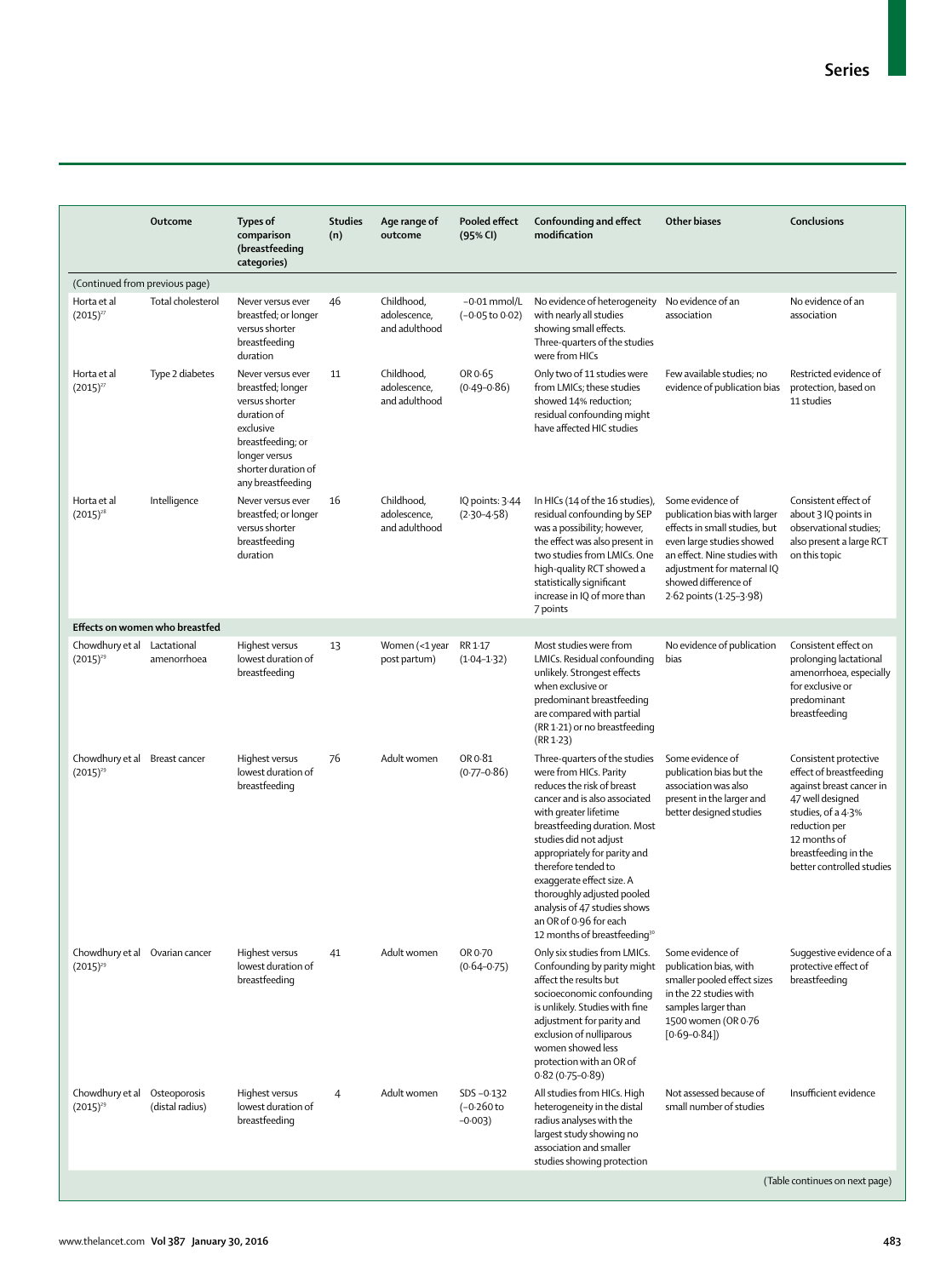|                                                                                                                                                                                                                                                                                                                                                                                                                                                                                                                                                                                                                                                                                                                                                                                                                                                                                                  | Outcome                        | <b>Types of</b><br>comparison<br>(breastfeeding<br>categories) | <b>Studies</b><br>(n) | Age range of<br>outcome            | Pooled effect<br>(95% CI)                                                                           | Confounding and effect<br>modification                                                                                                                                                                                                          | Other biases                                              | Conclusions                                                                                                     |
|--------------------------------------------------------------------------------------------------------------------------------------------------------------------------------------------------------------------------------------------------------------------------------------------------------------------------------------------------------------------------------------------------------------------------------------------------------------------------------------------------------------------------------------------------------------------------------------------------------------------------------------------------------------------------------------------------------------------------------------------------------------------------------------------------------------------------------------------------------------------------------------------------|--------------------------------|----------------------------------------------------------------|-----------------------|------------------------------------|-----------------------------------------------------------------------------------------------------|-------------------------------------------------------------------------------------------------------------------------------------------------------------------------------------------------------------------------------------------------|-----------------------------------------------------------|-----------------------------------------------------------------------------------------------------------------|
| (Continued from previous page)                                                                                                                                                                                                                                                                                                                                                                                                                                                                                                                                                                                                                                                                                                                                                                                                                                                                   |                                |                                                                |                       |                                    |                                                                                                     |                                                                                                                                                                                                                                                 |                                                           |                                                                                                                 |
| Chowdhury et al<br>$(2015)^{29}$                                                                                                                                                                                                                                                                                                                                                                                                                                                                                                                                                                                                                                                                                                                                                                                                                                                                 | Osteoporosis<br>(femoral neck) | Highest versus<br>lowest duration of<br>breastfeeding          | $\overline{4}$        | Adult women                        | $SDS - 0.142$<br>$(-0.426$ to<br>0.142)                                                             | All studies from HICs. None<br>of the studies showed an<br>association                                                                                                                                                                          | Not assessed because of<br>small number of studies        | Insufficient evidence                                                                                           |
| Aune et al<br>$(2013)^{31}$                                                                                                                                                                                                                                                                                                                                                                                                                                                                                                                                                                                                                                                                                                                                                                                                                                                                      | Type 2 diabetes                | Highest versus<br>lowest duration of<br>breastfeeding          | 6                     | Adult women                        | RR 0.68<br>$(0.57 - 0.82)$                                                                          | Several confounding factors<br>were adjusted for. Significant<br>protection also seen for<br>3-month and 12-month<br>increases in breastfeeding<br>duration. Five of the six<br>studies were from HICs. All<br>six studies showed<br>protection | Few available studies: no<br>evidence of publication bias | Restricted evidence of<br>protection against type<br>2 diabetes in women<br>who breastfed for<br>longer periods |
| Neville et al<br>$(2014)^{32}$                                                                                                                                                                                                                                                                                                                                                                                                                                                                                                                                                                                                                                                                                                                                                                                                                                                                   | Post-partum<br>weight change   | Qualitative review                                             | 45                    | Women<br>(<2 years post<br>partum) | Not estimated<br>because of<br>different<br>outcome<br>measures at<br>variable post-<br>partum ages | Studies were highly variable.<br>Most studies saw no<br>association. Of the five studies<br>with high methodological<br>quality, four reported<br>beneficial effects. Nearly all<br>studies from HICs                                           | Not assessed in the<br>published review                   | The role of<br>breastfeeding on<br>post-partum weight<br>change is uncertain                                    |
| Data are odds ratio (95% CI), risk ratio (95% CI), Z score (95% CI), mm Hq (95% CI), mmol/L (95% CI), intelligence quotient (95% CI), or standard deviation scores (95% CI). In 22 sets of analyses, the summary<br>effect sizes are the pooled results of studies comparing longer versus shorter breastfeeding durations (either never vs ever breastfed; exclusive breastfeeding for more than a specific number of months vs less<br>than that number of months; or any breastfeeding for more than a specific number of months vs less than that number of months). Separate results for each type of categorisation are available in the appendix.<br>OR=odds ratio. LMICs=low-income and middle-income countries. SEP=socioeconomic position. RR=risk ratio. RCT=randomised controlled trial. HICs=high-income countries. BMI=body-mass index.<br>IQ=intelligence quotient. SDS=SD score. |                                |                                                                |                       |                                    |                                                                                                     |                                                                                                                                                                                                                                                 |                                                           |                                                                                                                 |

 *Table:* **Results of meta-analyses on the associations between breastfeeding and outcomes in children and mothers**

more than 1500 participants and adjustment for socioeconomic status, maternal BMI and perinatal morbidity showed a pooled reduction in the prevalence of overweight or obesity of 13% (95% CI 6–19).

For the incidence of type 2 diabetes, the pooled results from 11 studies indicate a 35% reduction (95% CI 14–51). We deemed only three studies to be of high quality, which indicated a potentially important, but not statistically significant, reduction of 24% (95% CI ranging from a 60% reduction to a 47% increase).<sup>27</sup> The direction and magnitude of the association with diabetes are consistent with findings for overweight. An earlier review of six studies indicated a possible protective effect against type 1 diabetes.<sup>34</sup> The metaanalyses for systolic (43 studies) and diastolic (38 studies) blood pressure, and total cholesterol (46 studies) showed no evidence of protective effects of breastfeeding.<sup>27</sup>

Breastfeeding was consistently associated with higher performance in intelligence tests in children and adolescents, with a pooled increase of 3·4 intelligence quotient (IQ) points  $(95\% \text{ CI } 2.3-4.6)$  based on the findings of 16 observational studies that controlled for several confounding factors including home stimulation (table).28 Nine studies also adjusted for maternal intelligence, showing a pooled effect of  $2.6$  points (1·3–4·0). A large randomised trial reported an increase of more than 7 IQ points at  $6.5$  years of age,<sup>42</sup> and a similar effect was reported in a non-randomised trial in which preterm infants were fed formula or breastmilk.<sup>43</sup> Positive associations with attained schooling were reported from the UK,<sup>44,45</sup> New Zealand,<sup>46</sup> and Brazil,<sup>47</sup> but a joint analysis of four cohorts in LMICs showed mixed results.48 A study in Brazil including 30 years of follow-up suggested an effect of breastfeeding on intelligence, attained schooling, and adult earnings, with 72% of the effect of breastfeeding on income explained by the increase in IQ.49 A review of 18 studies suggested that breastfeeding is associated with a 19% reduction (95% CI 11–27) in the incidence of childhood leukaemia.50

## **Effects on the mother**

The table shows the results of new reviews (published in July, 2015) on lactational amenorrhoea, breast and ovarian cancer, type 2 diabetes, and osteoporosis.29 We also cite existing reviews on diabetes, weight retention, and maternal depression. Most studies were from high-income countries, except for those on lactational amenorrhoea.

The role of breastfeeding in birth spacing is well recognised. In 2003, it was estimated that in countries where continued breastfeeding is prevalent, eg, Uganda and Burkina Faso, 50% more births would be expected in the absence of breastfeeding.<sup>51</sup> Our review confirms that increased breastfeeding, and especially exclusive or predominant breastfeeding, were associated with longer periods of amenorrhoea.<sup>29</sup> Findings from randomised controlled trials of breastfeeding promotion interventions also confirm this effect. $52$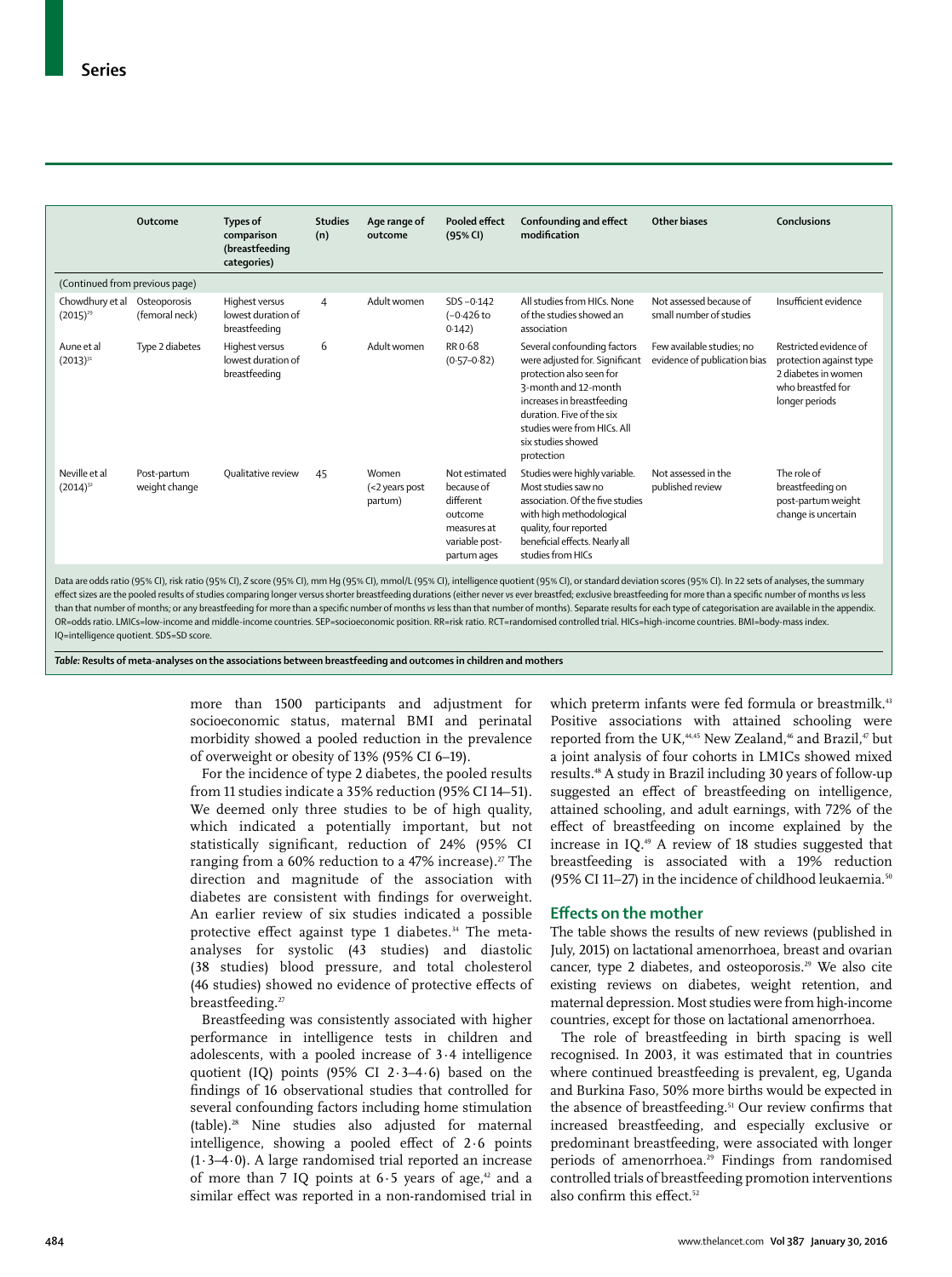Evidence exists of a robust inverse association between breastfeeding and breast cancer (table). The largest individual-level analysis on this topic included about 50 000 patients with cancer from 47 studies,<sup>30</sup> which is about half those included in our meta-analysis. Each 12-month increase in lifetime breastfeeding was associated with a reduction of 4·3% (95% CI 2·9–6·8) in the incidence of invasive breast cancer. This analysis included thorough adjustment parity and other confounders; nulliparous women were excluded. The results did not vary substantially according to menopausal status. Our meta-analysis suggests a higher magnitude of protection, but when restricted to the 14 studies with fine adjustment for parity and exclusion of nulliparous women, the reduction comparing longer versus shorter breastfeeding durations was 7% (95% CI 3-11).<sup>29</sup>

The meta-analysis of 41 studies on breastfeeding and ovarian cancer shows a 30% reduction associated with longer periods of breastfeeding (95% CI 25–36). Confounding by parity might affect the results but socioeconomic confounding is unlikely because socioeconomic status is only weakly associated with ovarian cancer incidence. The pooled reduction, based on studies with fine adjustment for parity and exclusion of nulliparous women, was 18% (14–42).<sup>29</sup> We also reviewed the evidence on osteoporosis, finding no evidence of an association between breastfeeding and bone mineral density in the four studies available (table).<sup>29</sup>

A meta-analysis of six cohort studies on type 2 diabetes showed an odds ratio of 0·68 (95% CI  $0.57-0.82$ ).<sup>31</sup> In view of this finding, an association could be predicted with overweight, but a review of 54 articles on the possible role of breastfeeding on postpartum weight change was inconclusive.<sup>32</sup> Few studies are available for the long-term association between nursing and adiposity. After the review of studies on overweight and breastfeeding was published, an analysis of 740 000 British women with long-term follow-up showed that mean BMI was 1% lower for every 6 months that the woman had breastfed.<sup>53</sup> A qualitative review of 48 studies showed clear associations between breastfeeding and reduced maternal depression,<sup>54</sup> but it is more likely that depression affects breastfeeding than the opposite.

## **Estimating lives saved for children and mothers**

The Lives Saved Tool<sup>8</sup> estimates that 823 000 annual deaths would be saved in 75 high-mortality LMICs in 2015 if breastfeeding was scaled up to near universal levels. This corresponds to 13·8% of the deaths of children under 2 years of age. For preventable deaths, 87% would have occurred in infants younger than 6 months due to a combination of high death rates and low prevalence of exclusive breastfeeding.

We also estimated the potential effect of breastfeeding on breast cancer mortality (appendix pp 31–37). Using the estimates of protection from the pooled study, we estimate that existing global rates of breastfeeding avert 19 464 annual breast cancer deaths compared with a scenario in which no women breastfed (table).<sup>30</sup> The low-income regions with long breastfeeding durations (Africa and south Asia) account for 58% of currently prevented deaths, despite only accounting for 36% of the global population included in this analysis. We also estimate that an additional 22 216 lives per year would be saved by increasing breastfeeding duration from present levels to 12 months per child in high-income countries and 2 years per child in LMICs. We cannot model the same effect in all countries given the differences in data availability and the fact that very few children in high-income countries are breastfed for longer than 12 months. Latin America, central and eastern Europe, the Commonwealth of Independent States, and highincome countries would benefit most because of their higher incidence of breast cancer and also shorter breastfeeding durations at present.

## **Conclusions**

The fact that the reproductive cycle includes breastfeeding and pregnancy1 has been largely neglected by medical practice, leading to the assumption that breastmilk can be replaced with artificial products without detrimental consequences. This neglect is particularly important in high-income countries, where fewer than one in every five children are breastfed by the age of 12 months. For each doubling in national gross domestic product per person, breastfeeding prevalence at 12 months decreases by 10 percentage points.

Findings from epidemiology and biology studies substantiate the fact that the decision to not breastfeed a child has major long-term effects on the health, nutrition, and development of the child and on women's health. Possibly, no other health behaviour can affect such varied outcomes in the two individuals who are involved: the mother and the child. Findings from immunology, epigenetic, microbiome, and stem-cell studies done over the past two decades that elucidate potential mechanisms through which breastfeeding can improve outcomes will probably be followed by other, even more exciting discoveries on the exquisite personalised medicine provided by human milk (panel).

Our global analyses show that more than 80% of neonates receive breastmilk in nearly all countries. However, only about half begin breastfeeding within the first hour of life, even though such a recommendation was issued by WHO more than 25 years ago.<sup>70</sup> Because 60% of the world's children are now delivered by skilled assistants,<sup>9</sup> further promotion of early initiation is possible. In most countries, rates of exclusive breastfeeding are well below 50%, and the correlation with the duration of any breastfeeding is only moderate. This finding signals the need to tailor breastfeeding support strategies to specific patterns recorded in each country. In the poorest countries, late initiation and low rates of exclusive breastfeeding are the main challenges. In middle-income and high-income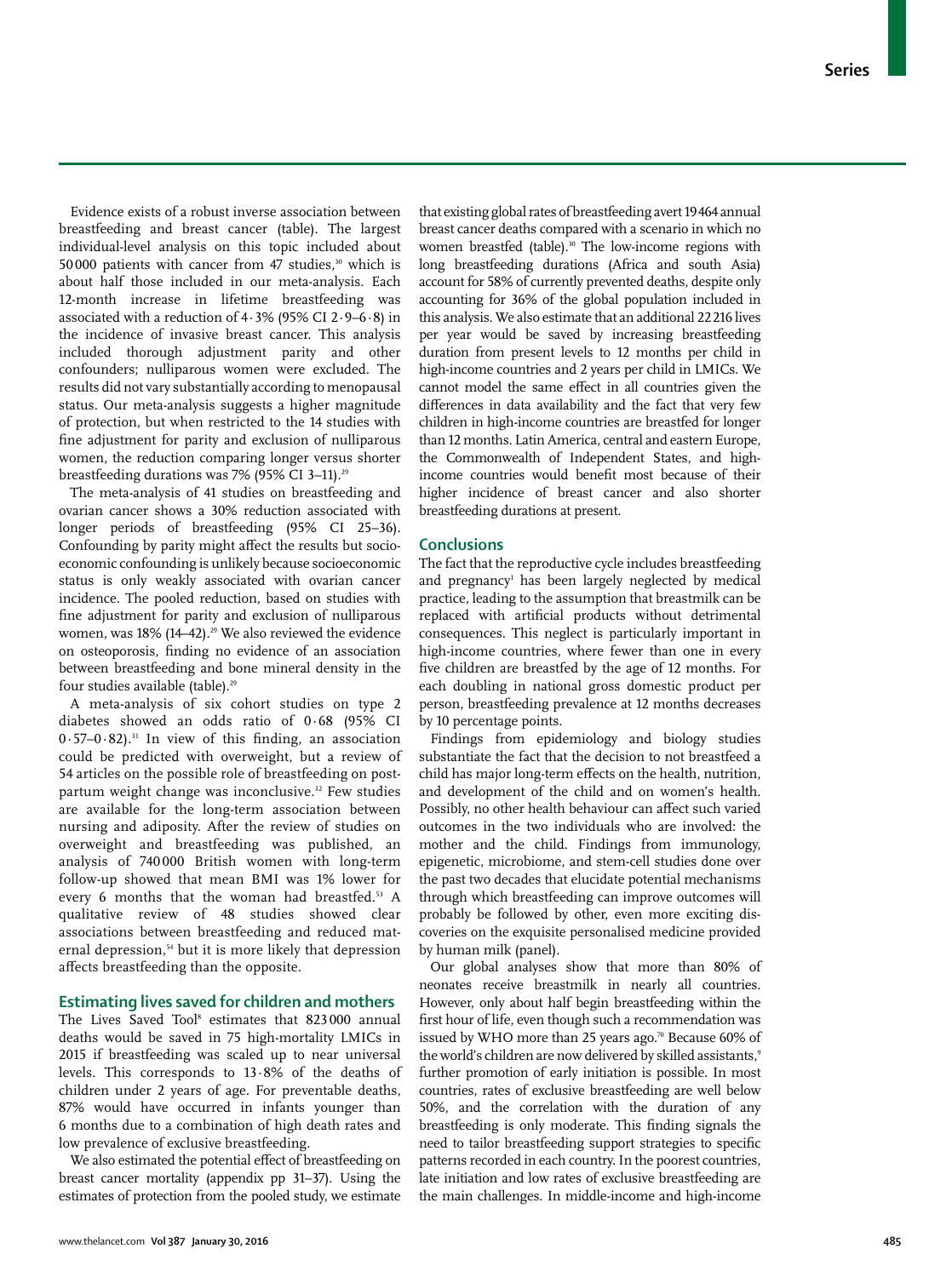#### *Panel:* **Breastmilk—a personalised medicine**

The nutritional advantages of breastfeeding and its protection against infection are well known. In the past two decades, the possibility that crucial imprinting events might be modulated during breastfeeding, with potential lifelong effects for the infant, has become apparent.<sup>55</sup> These events might be mediated directly or through effects on the infant microbiome. The ability of the microbiome to regulate host responses in infancy depends on individual bacterial species, which modulate T-cell polarisation and immune regulation, metabolic responses, adipogenesis, and possibly even brain development and cognitive functioning.56,57 Abnormal colonisation patterns have a deleterious long-term effect on immune and metabolic homoeostasis. It is therefore remarkable that a mother's breastmilk transmits elements of her own microbiome and immune responses, and also provides specific prebiotics to support growth of beneficial bacteria.

Delivery mode initially established whether the gut flora of the mother (vaginal delivery) or the skin flora of the birth attendants (caesarean section) dominates the initial colonisers,58 which induce an important immune response in the infant. Feeding mode is the second fundamental determinant of the infant microbiome. Breastfed infants maintain persistent microbial differences, independent of delivery mode,<sup>59,60</sup> owing to the effects of human milk oligosaccharides (HMOs). Human milk contains a much wider variety of sugars than other mammalian milks: up to 8% of its calorific value is provided in the form of indigestible HMOs, which function as prebiotics to support growth of specific bacteria. They cannot be used by most enteric organisms, but support growth of *Bifi dobacterium longum* biovar *infantis*, which has co-evolved to express the enzymes needed for the utilisation of HMOs.<sup>55</sup> Substantial inter-individual variation exists in maternal HMO production, which in turn underpins the pattern of flora acquisition by the infant.<sup>61</sup> Therefore, there is specificity of the interaction between breastmilk and the infant microbiome, causing different bacterially induced effects on the infant's metabolism and immunity.

This specificity of interaction is further underpinned by the mother's enteromammary axis. To maintain her own gut homoeostasis, the mother's intestinal dendritic cells take up individual bacteria from the lumen and transport them to gut lymphoid follicles,<sup>56</sup> where T cells are committed to a regulatory phenotype and B cells shifted towards immunoglobulin A. Programmed dendritic cells and lymphocytes then re-enter the circulation before homing back to the gut through interaction between their induced β7 integrins and locally expressed mucosal vascular addressin cell adhesion molecule (MAdCAM-1). MAdCAM-1 is expressed in the mammary

endothelium during pregnancy, allowing selective uptake by the breast of qut-programmed cells.<sup>62</sup> The consequences of enteromammary trafficking include the release of dendritic cells containing live maternal gut bacteria, T cells expressing gut-derived β7 integrins, and plasma cells producing immunoglobulin A specific for maternal gut bacteria into the colostrum and breastmilk. Breastmilk therefore contains a dominance of immune cells of gut-related phenotype (γδ cells,  $β7+$  cells) that have matured within the mother's intestine.<sup>6</sup> Breastmilk cytokines also vary depending on the mother's immunological experiences. Therefore, there is coordinated input to the infant's nascent mucosal immune system, specific for the mother's microbiome, in which individual bacterial types are favoured and tolerogenic immune responses are transmitted. Caesarean section, perinatal antibiotics, and failure to breastfeed are the three major factors that affect this co-evolved imprinting process. Findings from a study of flora acquisition and immune responses in primates identified clear differences in both gut bacterial composition and mucosal immune responses in breastfed compared with formula-fed macaques, with the responses persisting into adult life.<sup>64</sup>

In addition to changes mediated through the flora, individual breastmilk components might directly affect epigenetic programming of the infant.<sup>65</sup> The usual adverse effect of peroxisome proliferator-activated receptor-γ polymorphisms on adiposity and metabolism is prevented by breastfeeding, possibly due to the content of peroxisome proliferator-activated receptor-modulating constituents such as long-chain polyunsaturated fatty acids and prostaglandin J.<sup>66</sup> Protection against breast cancer for a breastfeeding mother might also be mediated through peroxisome proliferator-activated receptor modulation.<sup>66</sup> Lactoferrin, a major breastmilk component, binds bacterial CpG motifs and blunts mucosal NF-κB responses to the flora. Microvesicles called exosomes are secreted into breastmilk, and might inhibit atopic sensitisation dependent on maternal immune experience.<sup>67</sup> Breastmilk fat globules contain many secreted micro-RNAs, the expression of which is modulated by maternal diet, which are predicted to target several genes in the infant.<sup>68</sup> Evidence also exists that multipotential stem cells are secreted into breastmilk and can persist within infants.<sup>69</sup>

Human breastmilk is therefore not only a perfectly adapted nutritional supply for the infant, but probably the most specific personalised medicine that he or she is likely to receive, given at a time when gene expression is being fine-tuned for life. This is an opportunity for health imprinting that should not be missed.

countries, short overall duration of breastfeeding is an additional challenge.

Our time-trend analyses show that, for LMICs as a whole, exclusive breastfeeding has increased by about 0·5 percentage points per year since 1993, reaching 35% in 2013. In 2012, the 56th World Health Assembly set as a target for 2025 to "increase the rate of exclusive breastfeeding in the first 6 months up to at least 50%".<sup>71</sup>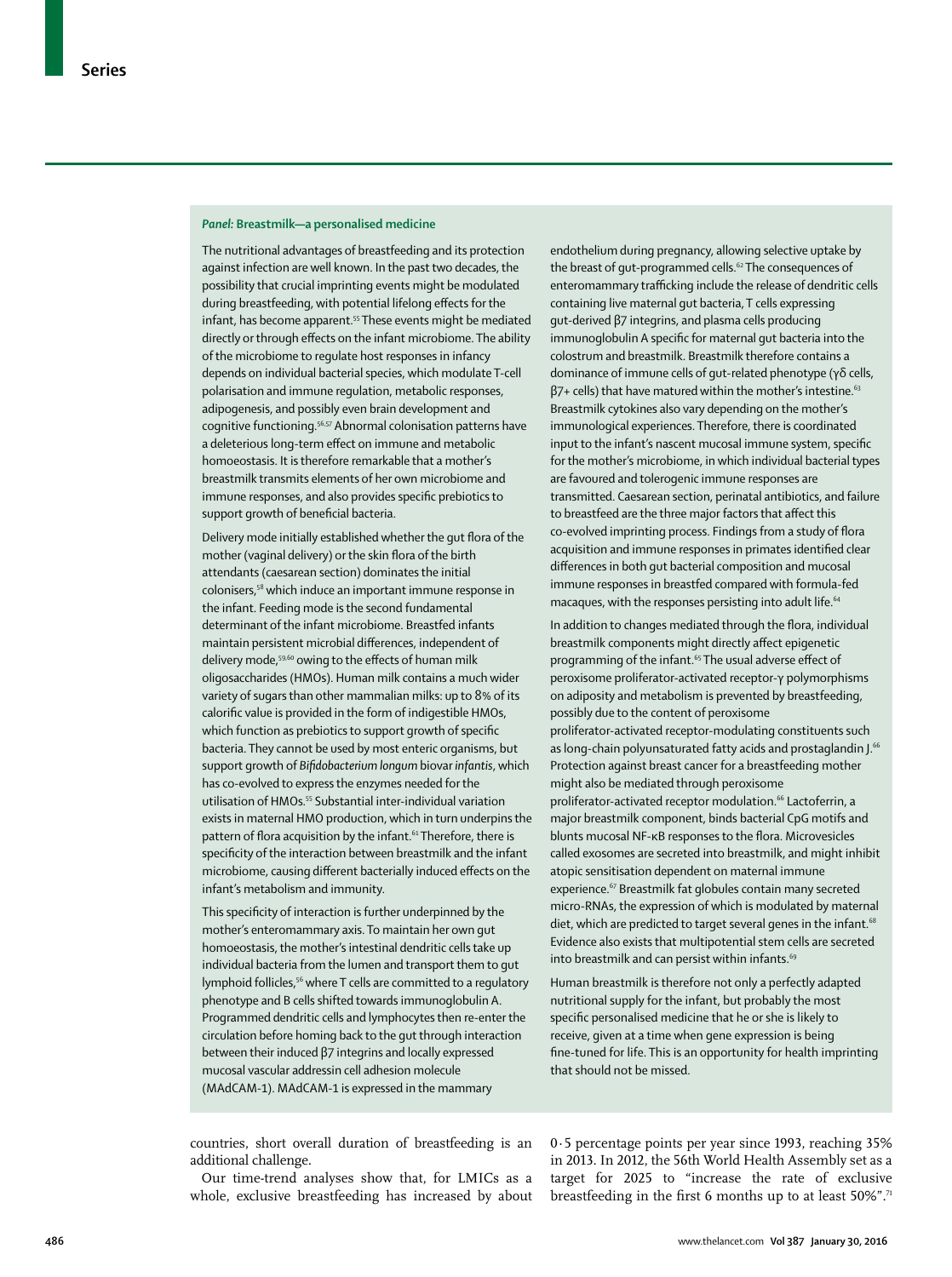To achieve this goal would need a doubling of the recent annual increase, to more than 1 percentage point a year in the next decade, which is already the rate for the richest 20% of people. In view of the benefits of exclusive breastfeeding and of present achievements by leading countries, could a more ambitious target not be aimed for? The Assembly did not set a goal for continued breastfeeding.

In terms of inequalities, our findings show that breastfeeding is one of the few positive health behaviours that is more prevalent in poor than in rich countries. They also show that poor women breastfeed for longer than rich women in LMICs, whereas in high-income countries the pattern is reversed. These results suggest that breastfeeding patterns are contributing to reducing the health gaps between rich and poor children in LMICs, which would be even greater in the absence of breastfeeding.

In LMICs, there are no inequalities between rich and poor mothers in exclusive breastfeeding rates. Findings from our time-trend analyses suggest that this is because rich mothers are adopting exclusive breastfeeding at a much faster rate than are poor mothers—only 20 years ago, the poorer mothers had substantially higher rates of exclusive breastfeeding. Continued breastfeeding is still more common in poor mothers than in wealthy mothers, but rates seem to be dropping among these while remaining stable in rich mothers. Protecting breastfeeding in the world's poorest populations is therefore a major priority.

Our systematic reviews emphasise how important breastfeeding is for all women and children, irrespective of where they live and of whether they are rich or poor. Appropriate breastfeeding practices prevent child morbidity due to diarrhoea, respiratory infections, and otitis media. Where infectious diseases are common causes of death, breastfeeding provides major protection, but even in high-income populations it lowers mortality from causes such as necrotising enterocolitis and sudden infant death syndrome. Available evidence shows that breastfeeding enhances human capital by increasing intelligence. It also helps nursing women by preventing breast cancer. Additionally, our review suggests likely effects on overweight and diabetes in breastfed children, and on ovarian cancer and diabetes in mothers. The only harmful consequence of breastfeeding we detected was an increase in tooth decay in children breastfed for more than 12 months. In view of the many benefits of breastfeeding, this observation should not lead to discontinuation of breastfeeding but rather to improved oral hygiene.

Findings from our systematic reviews are restricted by the observational nature of most of the available data for breastfeeding and by the limitations of meta-analyses.<sup>72,73</sup> Experimental data are scarce because breastfeeding promotion activities must be highly effective to change feeding patterns to an extent that leads to a measurable effect on short-term and long-term outcomes. Moreover, confounding can occur because breastfeeding is associated with higher socioeconomic position in high-income countries. Our reviews included subanalyses of studies with tight control for confounding. Whenever possible, we also did separate analyses of studies from LMICs, because poor individuals tend to breastfeed for longer than rich people in these countries (appendix p 40), an association that is reversed in high-income countries. Interpretation of associations is also affected by the fact that non-breastfed infants receive different diets in different countries—eg, animal milk in most poor societies and formula in middle-income and high-income populations. The association between breastfeeding and overweight, for example, is probably affected by the diet of infants who are not breastfed.

No consensus exists about whether or not breastfeeding can protect against a child's later risk of overweight or diabetes,<sup>34,38,41</sup> largely because of potential residual confounding. Although the evidence is not as strong as it is for infections or intelligence, we argue that the evidence linking breastfeeding with protection from later overweight or diabetes is growing. Findings from our meta-analyses showed that the association persisted when restricted to only high-quality studies, and also when restricted to studies from only low-income and middle-income settings. The association seems to be specific—eg, we noted no effect on blood pressure or blood lipid concentrations, for which confounding patterns are similar. Finally, findings from randomised trials of breastfeeding promotion in infancy indicate a reduction in adiposity.

The scaling up of breastfeeding practices to almost universal levels is estimated to prevent 823 000 annual deaths, or 13·8% of all deaths of children younger than 24 months in the 75 Countdown to 20159 countries. The target of 95% of all infants younger than 6 months having exclusive breastfeeding is ambitious because at present the highest national prevalences are 85% in Rwanda and 76% in Sri Lanka. We also used a target of 90% for any breastfeeding from 6-23 months, but five countries already have levels that are above this target (Nepal, Rwanda, Ethiopia, Burundi, and Guinea). We acknowledge that these targets are ambitious, but the estimates show the potential for lives saved if mothers and children adhered to international recommendations. Despite differences in methods, our estimates about potential lives saved are consistent with those from the 2013 *Lancet* Nutrition Series (804000 deaths)<sup>74</sup> but higher than those from the 2010 Global Burden of Disease study  $(540000 \text{ deaths})$ ,<sup>75</sup> in which the assumptions and methods were not sufficiently detailed to understand the reasons for the discrepancy. Breastfeeding is potentially one of the top interventions for reducing under-5 mortality, and the modest changes in breastfeeding rates since 2000 have contributed to the fact that most LMICs did not reach the fourth Millennium Development Goal,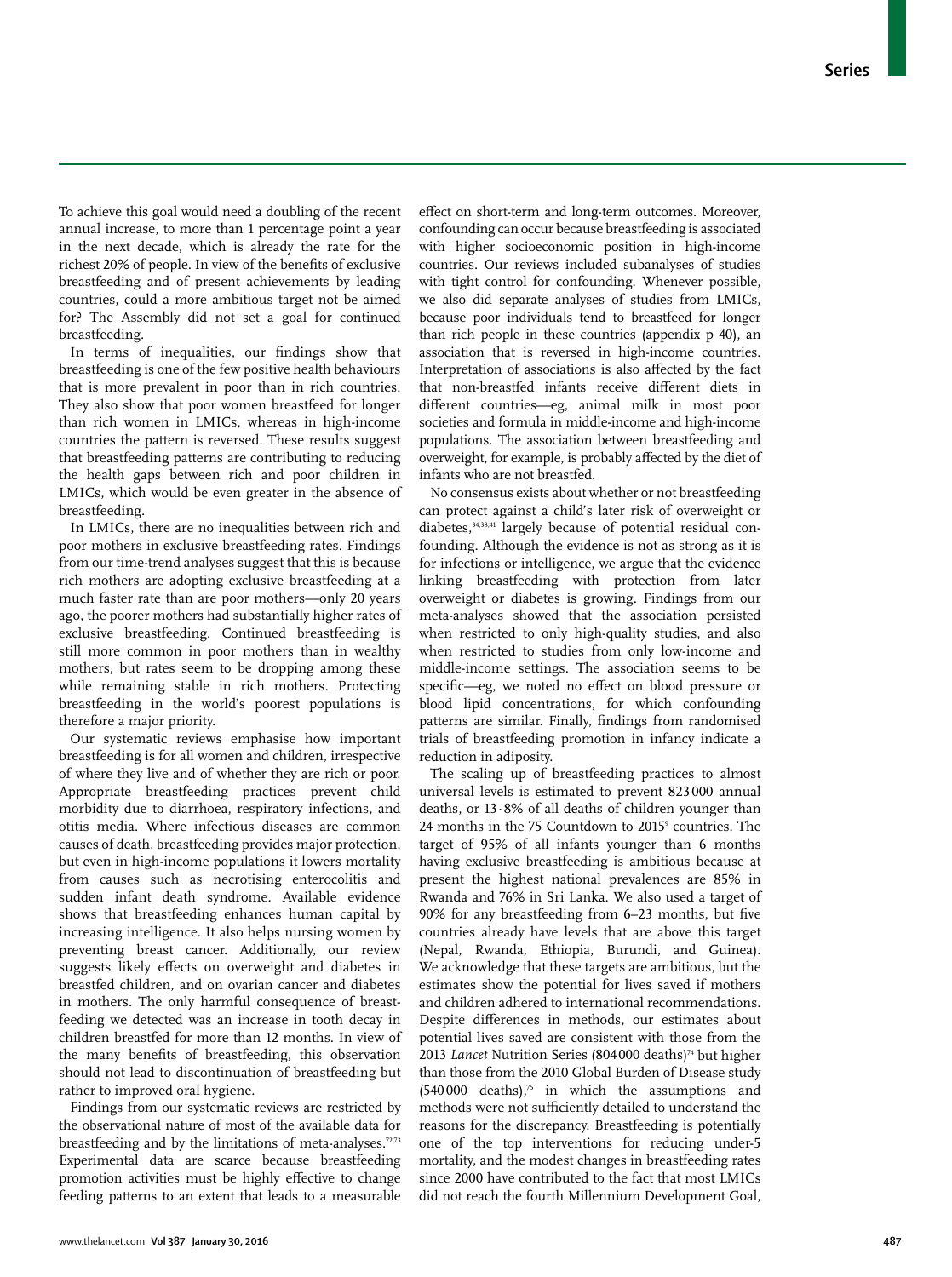to reduce under-5 mortality by two-thirds.<sup>76</sup> We show that increasing exclusive breastfeeding should be among the top priorities for reducing infant deaths.

As an example of the potential to save women's lives, we estimated that present rates of breastfeeding prevent almost 20 000 annual deaths from breast cancer, and an additional 20 000 are preventable by scaling up breastfeeding practices (appendix). To achieve its full effect, breastfeeding should continue up to the age of 2 years. Protection against mortality and morbidity from infectious diseases extends well into the second year of life—eg, breastfeeding prevents half of deaths caused by infections in children aged 6–23 months. Protection against otitis media, a common childhood illness throughout the world, also extends to 2 years and possibly beyond. Findings from studies of overweight and obesity show that longer durations of breastfeeding are associated with lower risk, as do studies of IQ showing a clear dose– response association with duration. Breast cancer is reduced by lifetime duration of breastfeeding in women, with a 6% reduction for every 12 months.<sup>50</sup> Findings from ethnographical research show that total duration of breastfeeding ranges between 2 and 4 years in most traditional societies, $\pi$  and our review of the literature lends support to international recommendations about the total duration of breastfeeding, in both high-income and low-income countries.

Data availability for breastfeeding patterns shows an unusual distribution. Health authorities and researchers in high-income countries seem to neglect breastfeeding to such an extent that most of these countries are unable to report on reliable, standardised indicators. This situation contrasts sharply with the high quality of data for breastfeeding in LMICs, as a consequence of the regular conduct of standardised surveys such as the Demographic and Health Surveys and Multiple Indicator Cluster Surveys.

Our findings show how essential the protection, promotion, and support of breastfeeding is for the achievement of many of the newly launched Sustainable Development Goals by 2030. Breastfeeding is clearly relevant to the third sustainable goal, which includes not only maternal and child health but also non-communicable diseases such as breast cancer and diabetes as well as overweight and obesity. It is also relevant to the second goal (on nutrition). The effect of breastfeeding on intelligence and on human capital is relevant to the fourth goal (education), the first goal (poverty), and the eighth goal (inclusive economic growth). Finally, by helping close the gap between rich and poor, breastfeeding can contribute to goal number ten—reducing inequalities.

#### **Contributors**

CGV and NCR had the idea for the paper. CGV was the primary author. The other co-authors contributed specific sections: SM (biological mechanisms), SH (breast cancer cases averted), NW (child lives saved), MJS (meta-analysis on child mortality), and RB (early initiation of breastfeeding). AJDB, GVAF, and JK collected and analysed the data. All authors revised the draft report and approved the final version.

#### *The Lancet* **Breastfeeding Series Group**

*Australia* K Allen (Royal Children's Hospital, Parkville, VIC), S Dharmage, C Lodge (University of Melbourne, Parkville, VIC), K G Peres (University of Adelaide, Adelaide, SA); *India* N Bhandari, R Chowdhury, B Sinha, S Taneja (Society for Applied Studies, New Delhi); *Brazil* Elsa Giugliani (Universidade Federal do Rio Grande do Sul, Porto Alegre), B Horta, F Maia, C L de Mola (Universidade Federal de Pelotas, Rio Grande do Sul); *Vietnam*  N Hajeebhoy (Alive and Thrive, Hanoi); *USA* C Lutter (Pan American Health Organization, Washington, DC), E Piwoz (Bill & Melinda Gates Foundation, Seattle, WA); *Norway* J C Martines (University of Bergen, Bergen); *South Africa* L Richter (University of the Witwatersrand, Durban).

#### **Declaration of interests**

SH has received grants from WHO during the conduct of the study, and SM has received personal fees from Nutricia and Mead Johnson, outside the submitted work. NCR has received grants from the Bill & Melinda Gates Foundation during the conduct of the study. CGV, RB, AJDB, GVAF, JK, MJS, and NW declare no competing interests.

#### **Acknowledgments**

This review was supported by a grant from the Bill & Melinda Gates Foundation to WHO. CGV is the recipient of a Wellcome Trust Senior Investigator Award. The funders of the study had no role in study design, data collection, data analysis, data interpretation, or writing of the paper.

#### **References**

- 1 Vahlquist B. Introduction. Contemporary patterns of breast-feeding Report of the WHO Collaborative Study on Breast-feeding. Geneva: World Health Organization, 1981.
- 2 Ielliffe DB, Jelliffe EFP. Human milk in the modern world. Oxford: Oxford University Press, 1978.
- Jelliffe DB, Jelliffe EFP. Human milk in the modern world [letter]. *BMJ* 1978; **2:** 1573.
- Task Force on the Assessment of the Scientific Evidence Relating to Infant-Feeding Practices and Infant Health. Report of the task force on the assessment of the scientific evidence relating to infant-feeding practices and infant health. *Pediatrics* 1984; **74:** 579–762.
- 5 Rollins NC, et al. Lancet Breastfeeding Series: Why invest, and what it will take to improve breastfeeding practices in less than a generation. *Lancet* 2016; **387:** 491–504.
- World Health Organization. Indicators for assessing infant and young child feeding practices. Part I: definition. Geneva: World Health Organization, 2008.
- 7 Royston P, Sauerbrei W. Multivariable model-building: a pragmatic approach to regression analysis based on fractional polynomials for modelling continuous variables. Chichester: Wiley, 2008.
- Walker N, Tam Y, Friberg IK. Overview of the Lives Saved Tool (LiST). *BMC Public Health* 2013; **13** (suppl 3)**:** S1.
- Requejo JH, Bryce J, Barros AJ, et al. Countdown to 2015 and beyond: fulfilling the health agenda for women and children. *Lancet* 2015; **385:** 466–76.
- Sankar MJ, Sinha B, Chowdhury R, et al. Optimal breastfeeding practices and infant and child mortality. A systematic review and meta-analysis. *Acta Paediatr* 2015; published online Aug 7. DOI:10.1111/apa.13147.
- 11 Roberts TJ, Carnahan E, Gakidou E. Can breastfeeding promote child health equity? A comprehensive analysis of breastfeeding patterns across the developing world and what we can learn from them. *BMC Med* 2013; **11:** 254.
- 12 Berger-Achituv S, Shohat T, Garty BZ. Breast-feeding patterns in Central Israel. *Isr Med Assoc J* 2005; **7:** 515–19.
- 13 Häggkvist AP, Brantsæter AL, Grjibovski AM, Helsing E, Meltzer HM, Haugen M. Prevalence of breast-feeding in the Norwegian Mother and Child Cohort Study and health service-related correlates of cessation of full breast-feeding. *Public Health Nutr* 2010; **13:** 2076–86.
- 14 Jones JR, Kogan MD, Singh GK, Dee DL, Grummer-Strawn LM. Factors associated with exclusive breastfeeding in the United States. *Pediatrics* 2011; **128:** 1117–25.
- 15 Kohlhuber M, Rebhan B, Schwegler U, Koletzko B, Fromme H. Breastfeeding rates and duration in Germany: a Bavarian cohort study. *Br J Nutr* 2008; **99:** 1127–32.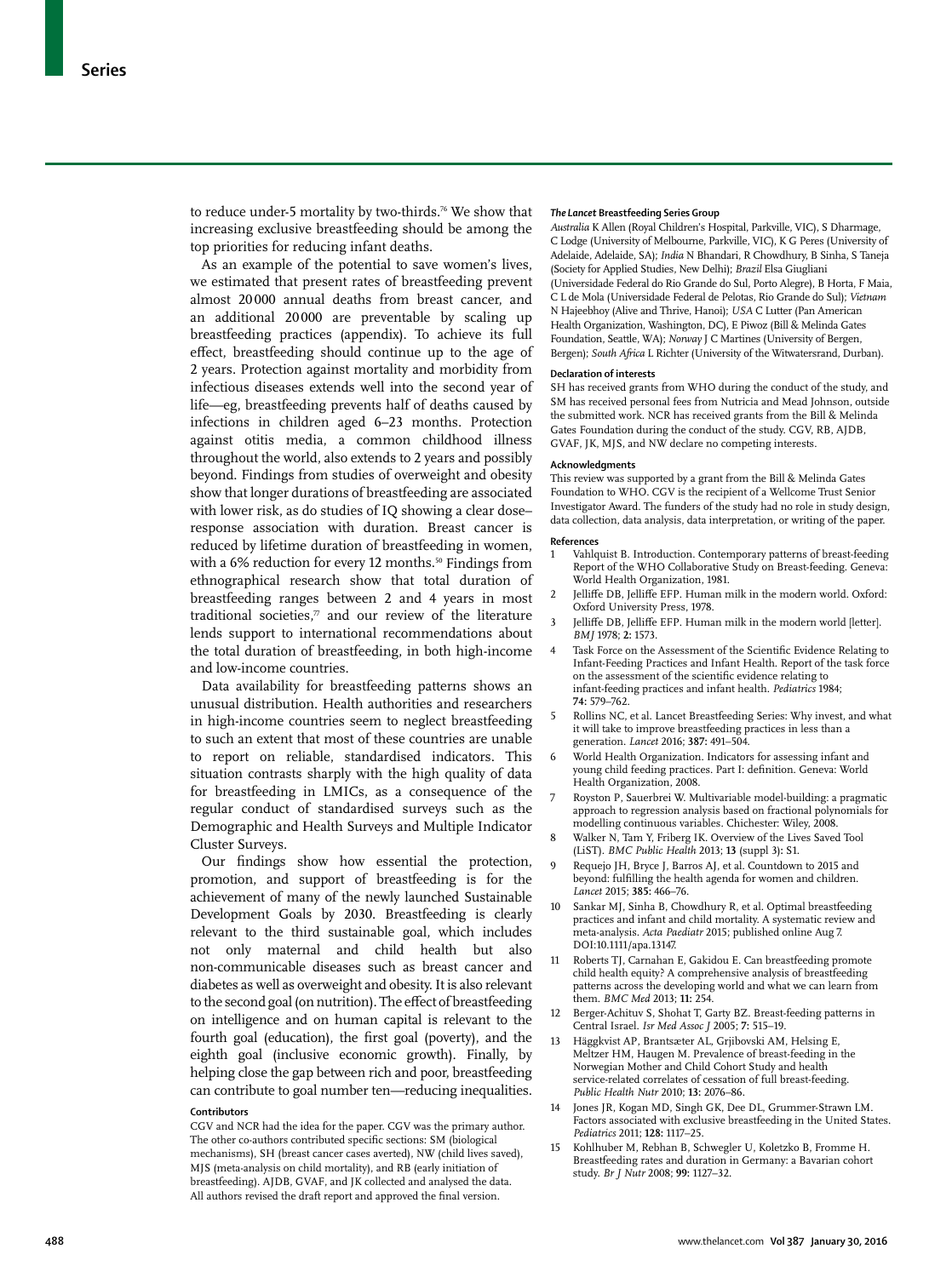- 16 Labbok M, Taylor E. Achieving exclusive breastfeeding in the united states: findings and recommendations. Washington, DC: United States Breastfeeding Committee, 2008.
- 17 Ministere des Solidarites de la Sante et de la Famille, Institut National de la Sante, Institut National de la Sante et la Recherche Medicale. Enquete Nationale Perinatale 2003. Paris: MSSF, 2005.
- 18 Oakley LL, Henderson J, Redshaw M, Quigley MA. The role of support and other factors in early breastfeeding cessation: an analysis of data from a maternity survey in England. *BMC Pregnancy Childbirth* 2014; **14:** 88.
- 19 Al-Sahab B, Lanes A, Feldman M, Tamim H. Prevalence and predictors of 6-month exclusive breastfeeding among Canadian women: a national survey. *BMC Pediatr* 2010; **10:** 20.
- 20 Almquist-Tangen G, Strömberg U, Holmén A, et al. Influence of neighbourhood purchasing power on breastfeeding at four months of age: a Swedish population-based cohort study. *BMC Public Health* 2013; **13:** 1077.
- 21 Horta BL, Victora CG. Short-term effects of breastfeeding: a systematic review of the benefits of breastfeeding on diarhoea and pneumonia mortality. Geneva: World Health Organization, 2013.
- 22 Bowatte G, Tham R, Allen KJ, et al. Breastfeeding and childhood acute otitis media: a systematic review and meta-analysis. *Acta Paediatr Suppl* 2015; **104:** 85–95.
- 23 Lodge CJ, Tan DJ, Lau M, et al. Breastfeeding and asthma and allergies: a systematic review and meta-analysis. *Acta Paediatr Suppl* 2015; **104:** 38–53.
- 24 Giugliani EJ, Horta BL, de Mola CL, Lisboa BO, Victora CG. Eff ect of breastfeeding promotion interventions on child growth: a systematic review and meta-analyses. *Acta Paediatr Suppl* 2015; **104:** 20–29.
- 25 Tham R, Bowatte G, Dharmage SC, et al. Breastfeeding and the risk of dental caries: a systematic review and meta-analysis. *Acta Paediatr Suppl* 2015; **104:** 62–84.
- 26 Peres KG, Cascaes AM, Nascimento GG, Victora CG. Effect of breastfeeding on malocclusions: a systematic review and meta-analysis. *Acta Paediatr Suppl* 2015; **104:** 54–61.
- Horta BL, de Mola CL, Victora CG. Long-term consequences of breastfeeding on cholesterol, obesity, systolic blood pressure, and type-2 diabetes: systematic review and meta-analysis. *Acta Paediatr Suppl* 2015; **104:** 30–37.
- 28 Horta BL, de Mola CL, Victora CG. Breastfeeding and intelligence: systematic review and meta-analysis. *Acta Paediatr Suppl* 2015; **104:** 14–19.
- 29 Chowdhury R, Sinha B, Sankar MJ, et al. Breastfeeding and maternal health outcomes: a systematic review and meta-analysis. *Acta Paediatr Suppl* 2015; **104:** 96–113.
- Collaborative Group on Hormonal Factors in Breast Cancer. Breast cancer and breastfeeding: collaborative reanalysis of individual data from 47 epidemiological studies in 30 countries, including 50 302 women with breast cancer and 96973 women without the disease. *Lancet* 2002; **360:** 187–95.
- 31 Aune D, Norat T, Romundstad P, Vatten LJ. Breastfeeding and the maternal risk of type 2 diabetes: a systematic review and dose-response meta-analysis of cohort studies. *Nutr Metab Cardiovasc Dis* 2014; **24:** 107–15.
- 32 Neville CE, McKinley MC, Holmes VA, Spence D, Woodside JV. The relationship between breastfeeding and postpartum weight change—a systematic review and critical evaluation. *Int J Obes (Lond)* 2014; **38:** 577–90.
- 33 WHO Collaborative Study Team on the Role of Breastfeeding on the Prevention of Infant Mortality. Effect of breastfeeding on infant and child mortality due to infectious diseases in less developed countries: a pooled analysis. *Lancet* 2000; **355:** 451–55.
- Ip S, Chung M, Raman G, et al. Breastfeeding and maternal and infant health outcomes in developed countries. Rockville, MD, USA: Agency for Healthcare Research and Quality, 2007.
- 35 Holman RC, Stoll BJ, Curns AT, Yorita KL, Steiner CA, Schonberger LB. Necrotising enterocolitis hospitalisations among neonates in the United States. *Paediatr Perinat Epidemiol* 2006; **20:** 498–506.
- 36 Onyeaso CO, Isiekwe MC. Occlusal changes from primary to mixed dentitions in Nigerian children. *Angle Orthod* 2008; **78:** 64–69.
- 37 Peres KG, Peres MA, Thomson WM, Broadbent J, Hallal PC, Menezes AB. Deciduous-dentition malocclusion predicts orthodontic treatment needs later: findings from a population-based birth cohort study. *Am J Orthod Dentofacial Orthop* 2015; **147:** 492–98.
- 38 Horta BL, Victora CG. Long-term effects of breastfeeding: a systematic review. Geneva: World Health Organization, 2013.
- 39 Kramer MS, Chalmers B, Hodnett ED, et al, and the PROBIT Study Group (Promotion of Breastfeeding Intervention Trial). Promotion of Breastfeeding Intervention Trial (PROBIT): a randomized trial in the Republic of Belarus. *JAMA* 2001; **285:** 413–20.
- Kramer MS, Matush L, Vanilovich I, et al, and the PROBIT Study Group. Effects of prolonged and exclusive breastfeeding on child height, weight, adiposity, and blood pressure at age 6.5 y: evidence from a large randomized trial. *Am J Clin Nutr* 2007; **86:** 1717–21.
- 41 Owen CG, Martin RM, Whincup PH, Davey-Smith G, Gillman MW, Cook DG. The effect of breastfeeding on mean body mass index throughout life: a quantitative review of published and unpublished observational evidence. *Am J Clin Nutr* 2005; **82:** 1298–307.
- Kramer MS, Aboud F, Mironova E, et al, and the Promotion of Breastfeeding Intervention Trial (PROBIT) Study Group. Breastfeeding and child cognitive development: new evidence from a large randomized trial. *Arch Gen Psychiatry* 2008; **65:** 578–84.
- 43 Lucas A, Morley R, Cole TJ, Lister G, Leeson-Payne C. Breast milk and subsequent intelligence quotient in children born preterm. *Lancet* 1992; **339:** 261–64.
- Richards M, Hardy R, Wadsworth ME. Long-term effects of breast-feeding in a national birth cohort: educational attainment and midlife cognitive function. *Public Health Nutr* 2002; **5:** 631–35.
- 45 Martin RM, Goodall SH, Gunnell D, Davey Smith G. Breast feeding in infancy and social mobility: 60-year follow-up of the Boyd Orr cohort. *Arch Dis Child* 2007; **92:** 317–21.
- Horwood LJ, Fergusson DM. Breastfeeding and later cognitive and academic outcomes. *Pediatrics* 1998; **101:** E9.
- 47 Victora CG, Barros FC, Horta BL, Lima RC. Breastfeeding and school achievement in Brazilian adolescents. *Acta Paediatr* 2005; **94:** 1656–60.
- 48 Horta BL, Bas A, Bhargava SK, et al, and the COHORTS group. Infant feeding and school attainment in five cohorts from low- and middle-income countries. *PLoS One* 2013; **8:** e71548.
- Victora CG, Horta BL, de Mola CL, et al. Association between breastfeeding and intelligence, educational attainment, and income at 30 years of age: a prospective birth cohort study from Brazil. *Lancet Glob Health* 2015; **3**: e199–e205.
- Amitay EL, Keinan-Boker L. Breastfeeding and childhood leukemia incidence: a meta-analysis and systematic review. *JAMA Pediatr* 2015; **169:** e151025.
- 51 Becker S, Rutstein S, Labbok MH. Estimation of births averted due to breast-feeding and increases in levels of contraception needed to substitute for breast-feeding. *J Biosoc Sci* 2003; **35:** 559–74.
- 52 Kramer MS, Kakuma R. Optimal duration of exclusive breastfeeding. *Cochrane Database Syst Rev* 2012; **8:** CD003517.
- 53 Bobrow KL, Quigley MA, Green J, Reeves GK, Beral V. Persistent effects of women's parity and breastfeeding patterns on their body mass index: results from the Million Women Study. *Int J Obes (Lond)* 2013; **37:** 712–17.
- 54 Dias CC, Figueiredo B. Breastfeeding and depression: a systematic review of the literature. *J Affect Disord* 2015; **171:** 142–54.
- 55 Gura T. Nature's first functional food. *Science* 2014; 345: 747-49
- 56 Hooper LV, Littman DR, Macpherson AJ. Interactions between the microbiota and the immune system. *Science* 2012; **336:** 1268–73.
- 57 Mayer EA, Knight R, Mazmanian SK, Cryan JF, Tillisch K. Gut microbes and the brain: paradigm shift in neuroscience. *J Neurosci* 2014; **34:** 15490–96.
- Dominguez-Bello MG, Costello EK, Contreras M, et al. Delivery mode shapes the acquisition and structure of the initial microbiota across multiple body habitats in newborns. *Proc Natl Acad Sci USA* 2010; **107:** 11971–75.
- Azad MB, Konya T, Maughan H, et al. Gut microbiota of healthy Canadian infants: profiles by mode of delivery and infant diet at 4 months. *CMAJ* 2013; **185:** 385–94.
- 60 Yatsunenko T, Rey FE, Manary MJ, et al. Human gut microbiome viewed across age and geography. *Nature* 2012; **486:** 222–27.